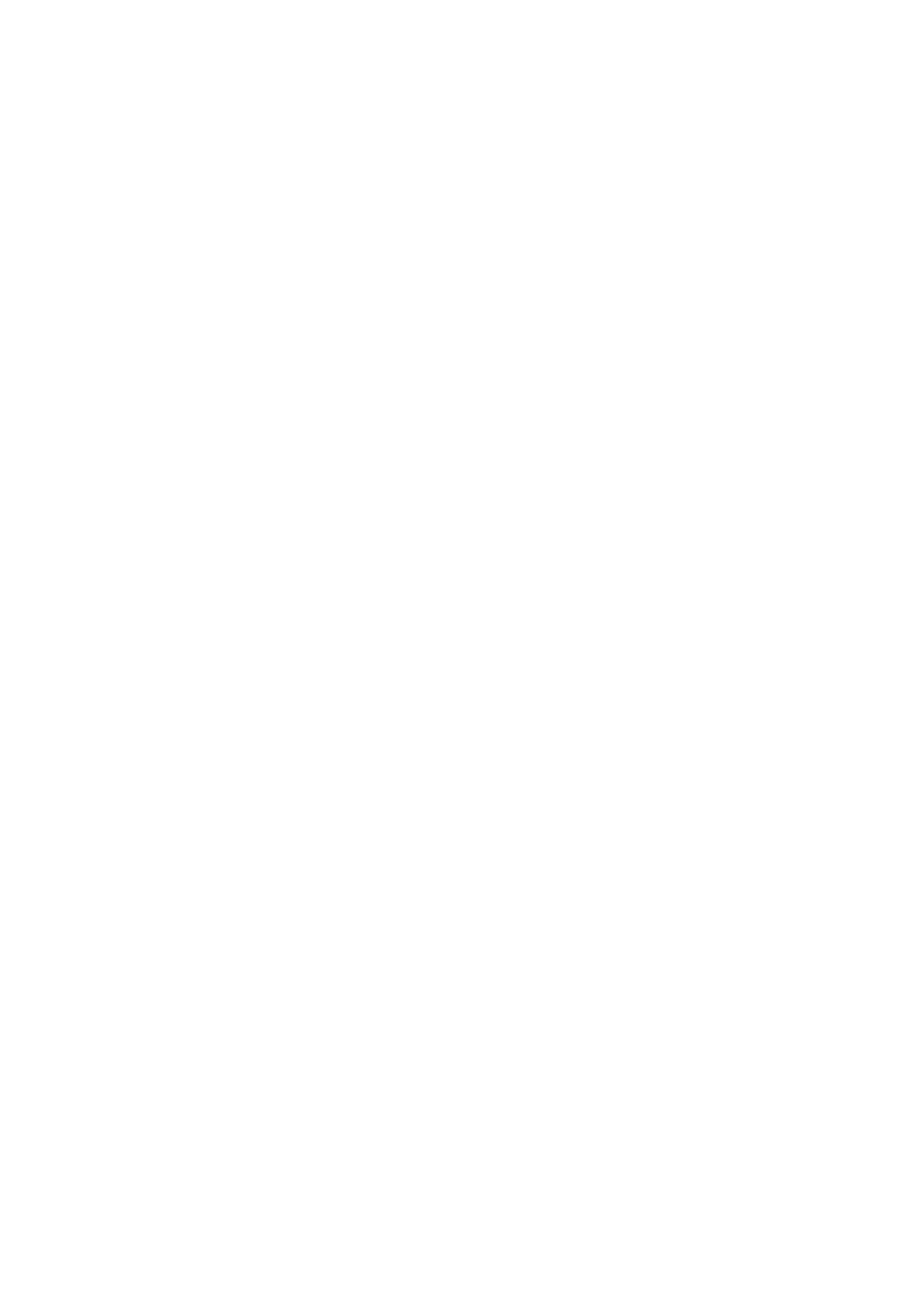

**Queensland** 

# **Strong and Sustainable Resource Communities Bill 2017**

# **Contents**

| Part 1 | Preliminary                                                                                                                                  |                 |
|--------|----------------------------------------------------------------------------------------------------------------------------------------------|-----------------|
| 1      |                                                                                                                                              | 6               |
| 2      |                                                                                                                                              | 6               |
| 3      |                                                                                                                                              | 6               |
| 4      |                                                                                                                                              | 6               |
| 5      |                                                                                                                                              | $\overline{7}$  |
| Part 2 | Provisions for the benefit of residents of communities in the vicinity<br>of large resource projects                                         |                 |
| 6      | Prohibition on 100% fly-in fly-out workers for large resource projects                                                                       | 7               |
| 7      | Requirement for operational workforce management plan if s 6                                                                                 | $\overline{7}$  |
| 7A     | Coordinator-General may make guideline for operational workforce                                                                             | 9               |
| 8      | Offence relating to advertising or document about recruitment for large                                                                      | 9               |
| 9      | Requirement for owner of, or proponent for, large resource project to<br>prepare a social impact assessment                                  | 9               |
| 10     | Requirement for social impact assessment for large resource projects<br>under the Environmental Protection Act 1994                          | 11              |
| 11     | Coordinator-General may state conditions to manage the social impact                                                                         | 11              |
| 12     | Coordinator-General may nominate large resource project as a project<br>for which persons employed during construction phase are workers for | 12 <sup>2</sup> |
| 13     | Publication of details of nearby regional communities and large resource                                                                     | 13              |
| 14     | Owner of large resource project must advise Coordinator-General of                                                                           | 13              |
| 14A    | Coordinator-General may require relevant information                                                                                         | 13              |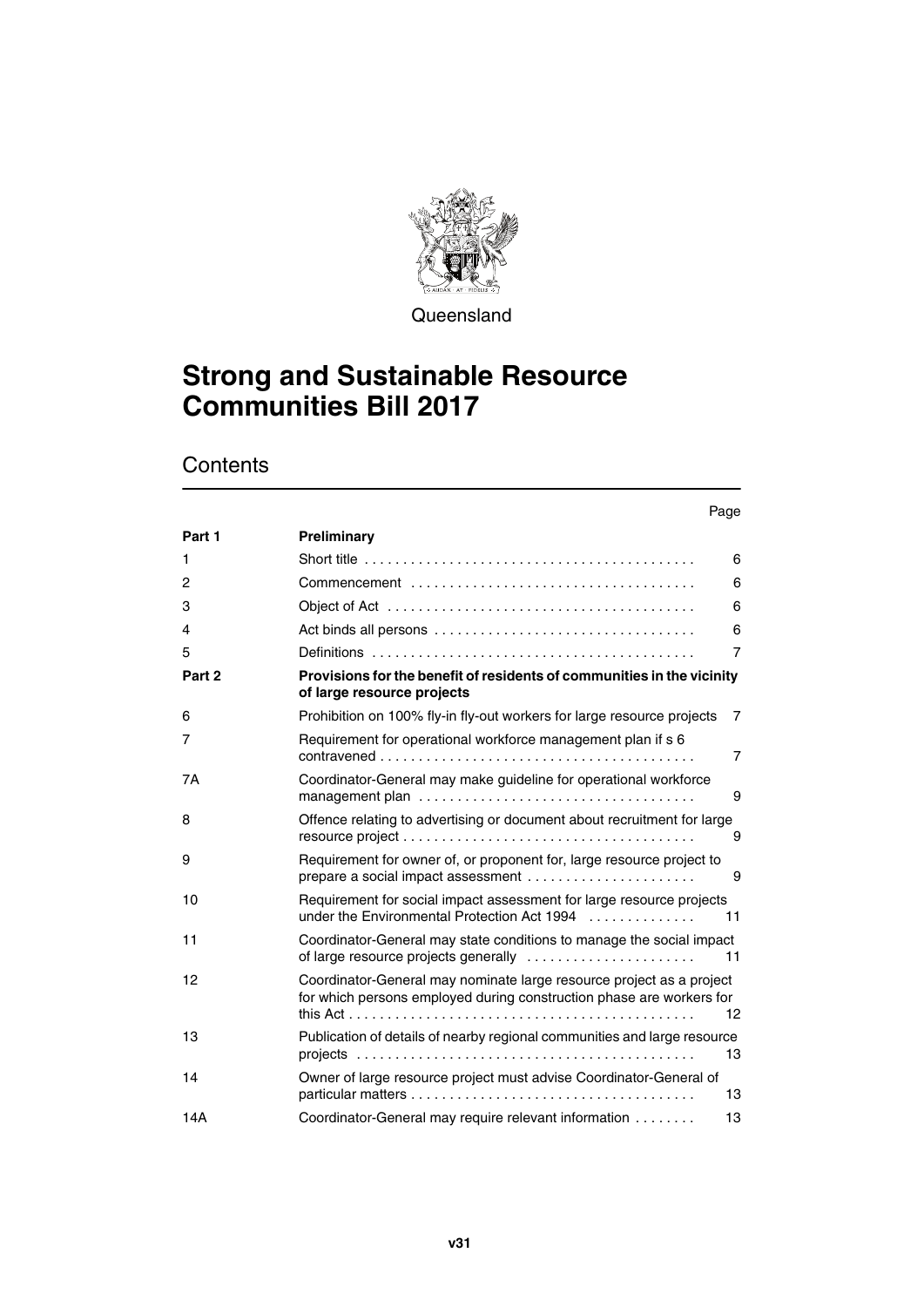#### **Contents**

| 14B               | 14<br>Giving Coordinator-General a false or misleading document                                                                            |                                                                                                                       |    |  |  |  |  |
|-------------------|--------------------------------------------------------------------------------------------------------------------------------------------|-----------------------------------------------------------------------------------------------------------------------|----|--|--|--|--|
| 15                | 15<br>Regulation-making power                                                                                                              |                                                                                                                       |    |  |  |  |  |
| Part 3            |                                                                                                                                            | <b>Amendment of Acts</b>                                                                                              |    |  |  |  |  |
| <b>Division 1</b> |                                                                                                                                            | <b>Amendment of this Act</b>                                                                                          |    |  |  |  |  |
| 16                |                                                                                                                                            |                                                                                                                       | 15 |  |  |  |  |
| 17                |                                                                                                                                            | Amendment of long title                                                                                               | 15 |  |  |  |  |
| <b>Division 2</b> | <b>Amendment of Anti-Discrimination Act 1991</b>                                                                                           |                                                                                                                       |    |  |  |  |  |
| 18                | 15                                                                                                                                         |                                                                                                                       |    |  |  |  |  |
| 19                | 15                                                                                                                                         |                                                                                                                       |    |  |  |  |  |
|                   | Chapter 5B                                                                                                                                 | Discrimination against residents of regional<br>communities (complaint)                                               |    |  |  |  |  |
|                   | 131B                                                                                                                                       | Definitions for chapter                                                                                               | 16 |  |  |  |  |
|                   | 131C                                                                                                                                       | Prohibition on discrimination against persons in nearby<br>regional communities in relation to work on large resource | 17 |  |  |  |  |
|                   | 131D                                                                                                                                       | Provisions of this Act that do not apply for this chapter                                                             | 18 |  |  |  |  |
|                   | 131E                                                                                                                                       | Burden of proof-general principle                                                                                     | 18 |  |  |  |  |
|                   | 131F                                                                                                                                       | Reason for action to be presumed unless proved otherwise                                                              |    |  |  |  |  |
|                   |                                                                                                                                            |                                                                                                                       | 18 |  |  |  |  |
|                   | 131G                                                                                                                                       | Evidentiary aid                                                                                                       | 19 |  |  |  |  |
| 20                |                                                                                                                                            | Amendment of schedule (Dictionary)                                                                                    | 19 |  |  |  |  |
| <b>Division 3</b> | <b>Amendment of Mineral Resources Act 1989</b>                                                                                             |                                                                                                                       |    |  |  |  |  |
| 21                | 20                                                                                                                                         |                                                                                                                       |    |  |  |  |  |
| 22                | Amendment of s 6 (Meaning of mineral)<br>20                                                                                                |                                                                                                                       |    |  |  |  |  |
| 23                | Amendment of s 197 (Application for renewal of mineral development<br>20                                                                   |                                                                                                                       |    |  |  |  |  |
| 24                |                                                                                                                                            | Amendment of s 208 (Adding other minerals to licence)                                                                 | 21 |  |  |  |  |
| 25                |                                                                                                                                            | Amendment of s 232 (Eligible person may apply for mining lease)                                                       | 21 |  |  |  |  |
| 26                |                                                                                                                                            | Amendment of s 334J (Access rights for particular activities)                                                         | 21 |  |  |  |  |
| 27                | Amendment of s 334ZE (Persons who may apply for, or be granted, a<br>mining tenement for land in the area of MDLA364) $\ldots$<br>21       |                                                                                                                       |    |  |  |  |  |
| 28                | Amendment of s 334ZF (Persons who may apply for, or be granted, a<br>mining tenement for particular land in the area of SL12/42239).<br>21 |                                                                                                                       |    |  |  |  |  |
| 29                |                                                                                                                                            |                                                                                                                       | 22 |  |  |  |  |
|                   | Part 4A                                                                                                                                    | Moratorium relating to mineral (f)                                                                                    |    |  |  |  |  |
|                   | Division 1                                                                                                                                 | Preliminary                                                                                                           |    |  |  |  |  |
|                   | 334ZJA                                                                                                                                     |                                                                                                                       | 22 |  |  |  |  |
|                   | 334ZJB                                                                                                                                     | Relationship with other provisions                                                                                    | 22 |  |  |  |  |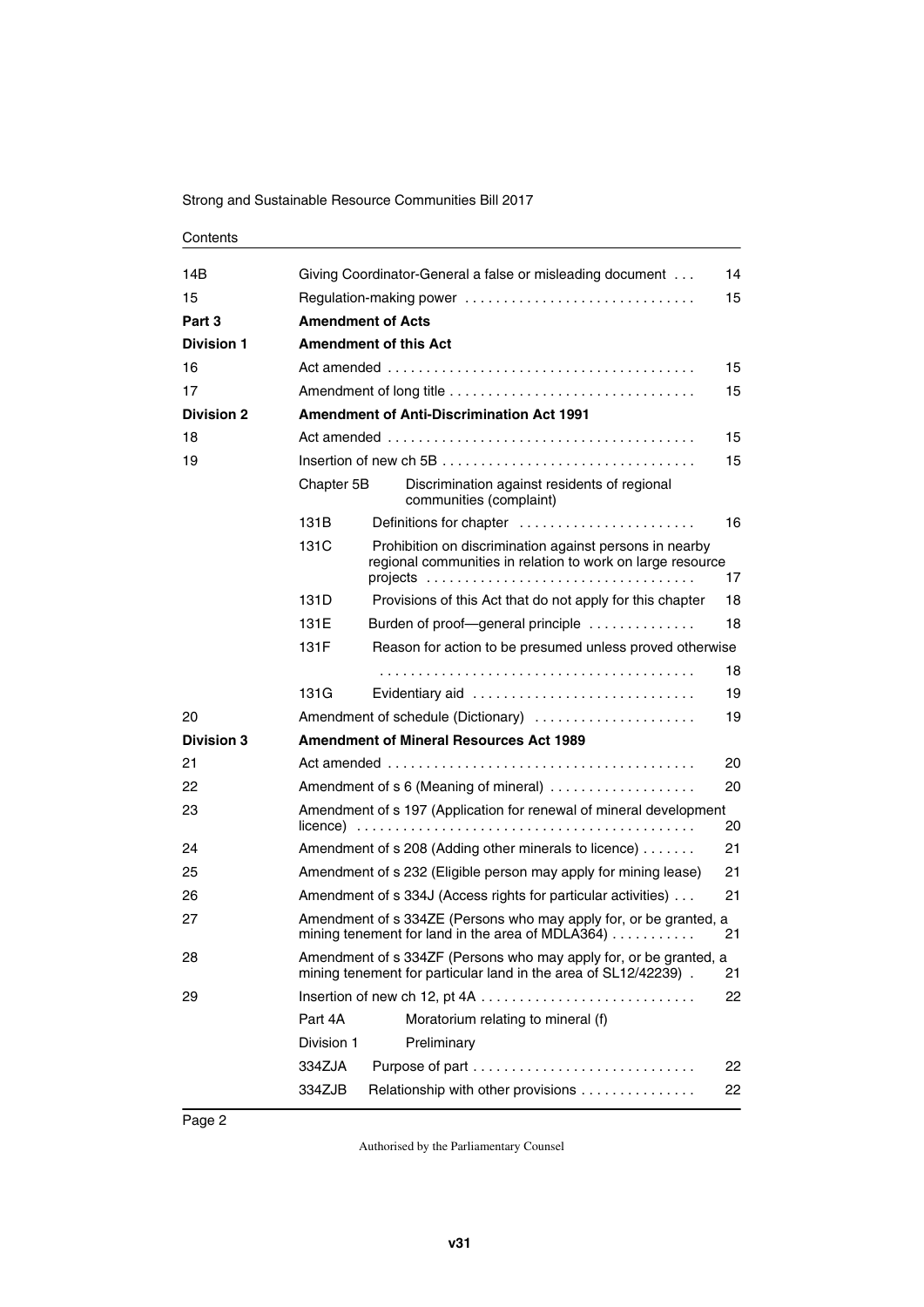#### **Contents**

|                   | 334ZJC     | Inconsistency with other provisions                  | 22 |
|-------------------|------------|------------------------------------------------------|----|
|                   | Division 2 | Activities for mineral (f)                           |    |
|                   | 334ZJD     | Prohibitions relating to mineral $(f)$               | 23 |
|                   | 334ZJE     | Activities under mineral (f) development licence     | 24 |
|                   | 334ZJF     | Obligations under mineral (f) development licence    | 25 |
|                   | 334ZJG     | Automatic renewal of mineral (f) development licence | 25 |
| 30                |            | Amendment of s 363 (Substantive jurisdiction)        | 25 |
| 31                |            | Amendment of sch 2 (Dictionary)                      | 26 |
| <b>Schedule 1</b> |            |                                                      | 27 |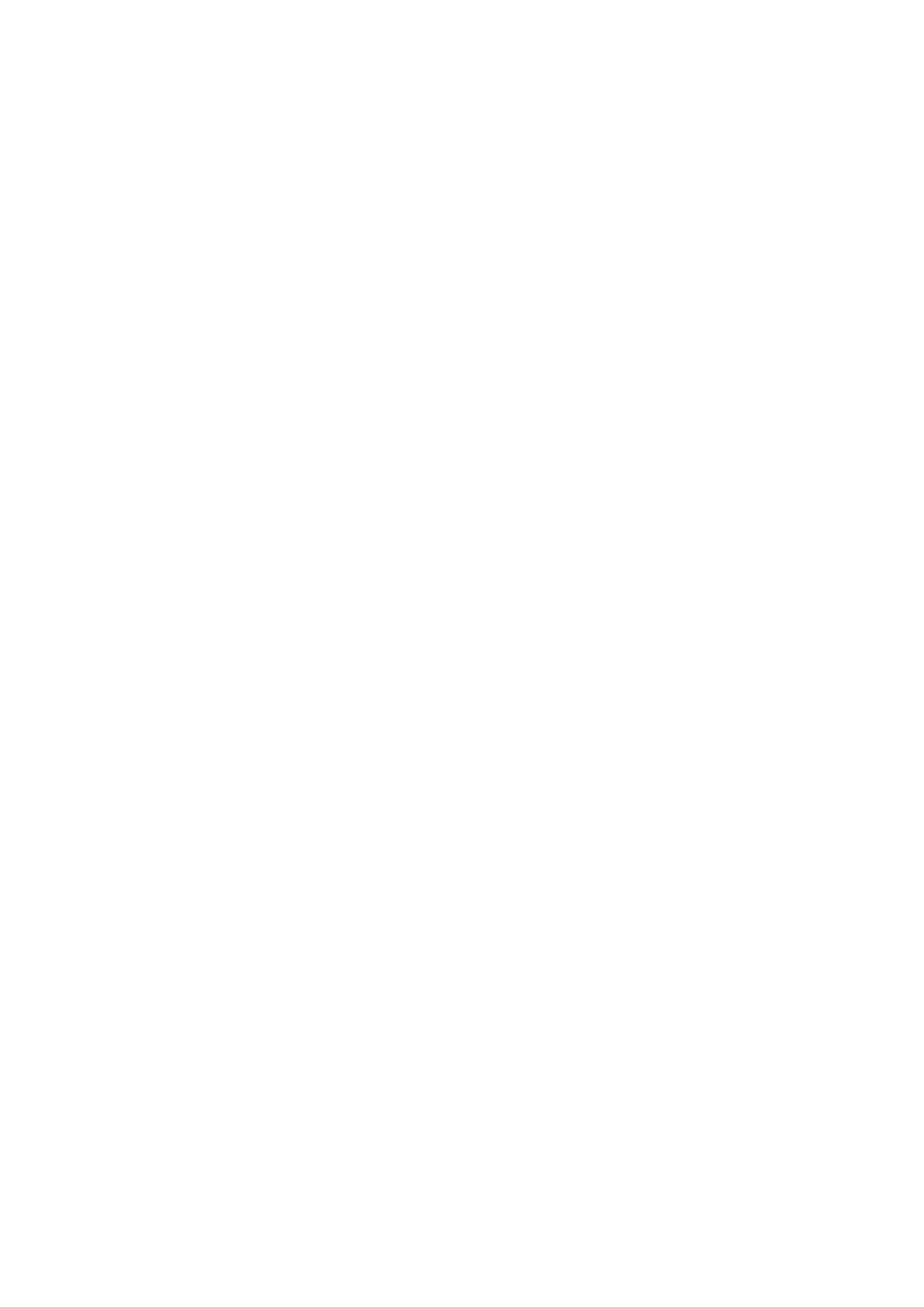# **2017**

# **A Bill**

for

**An Act to provide for matters that will benefit residents of communities in the vicinity of large resource projects during their operation, and to amend this Act, the** *Anti-Discrimination Act 1991* **and the** *Mineral Resources Act 1989* **for particular purposes**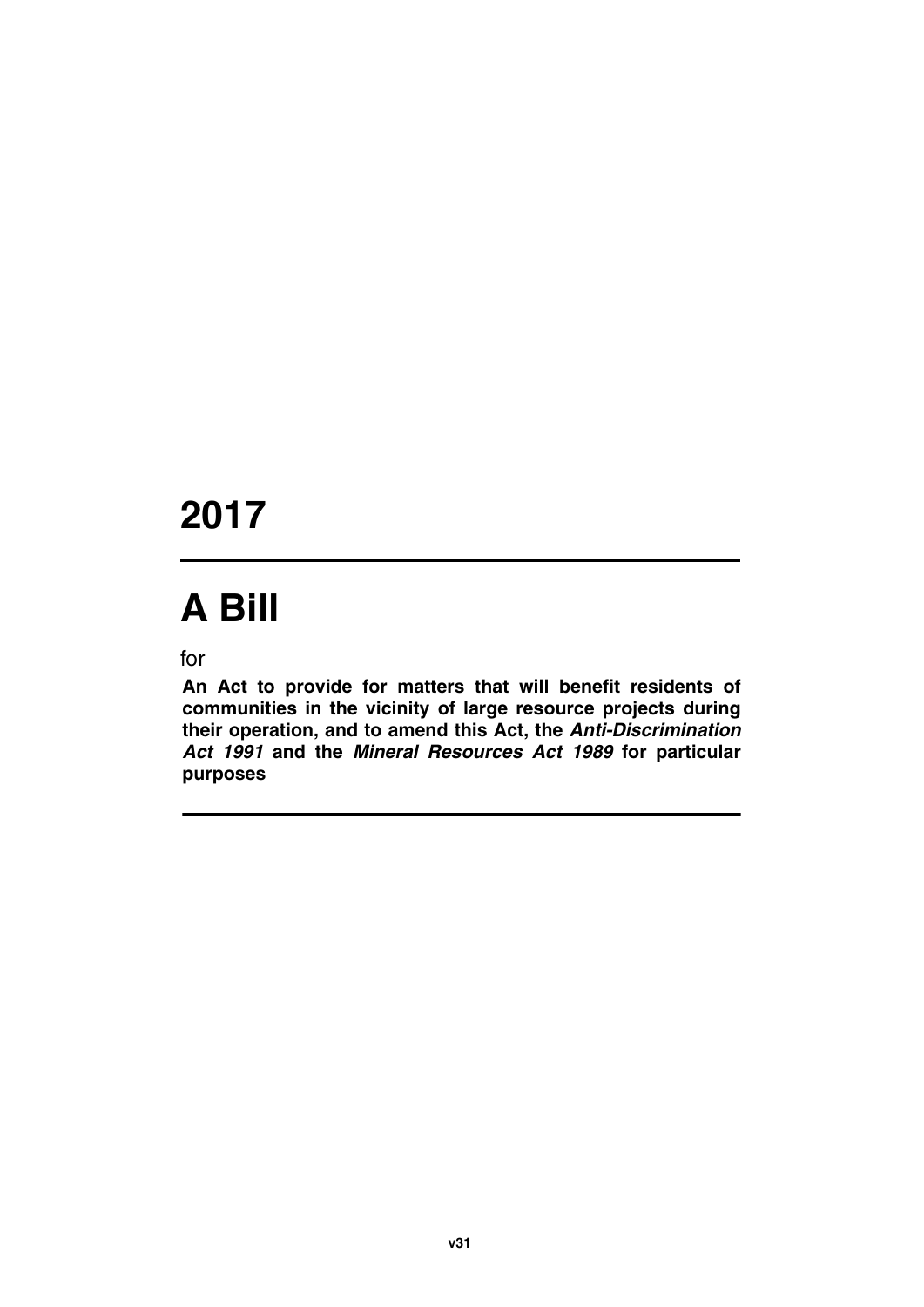$[s 1]$ 

#### **The Parliament of Queensland enacts—**

# <span id="page-7-0"></span>**Part 1** Preliminary

#### <span id="page-7-2"></span>**1 Short title**

<span id="page-7-3"></span><span id="page-7-1"></span>This Act may be cited as the *Strong and Sustainable Resource Communities Act 2017*.

#### <span id="page-7-4"></span>**2 Commencement**

<span id="page-7-5"></span>This Act, other than part 3, division 3, commences on a day to be fixed by proclamation.

#### <span id="page-7-6"></span>**3 Object of Act**

- <span id="page-7-7"></span>(1) The object of this Act is to ensure that residents of communities in the vicinity of large resource projects benefit from the construction and operation of the projects.
- (2) The object is mainly achieved by requiring the owners of, or proponents for, large resource projects—
	- (a) to prepare a social impact assessment for the projects; and
	- (b) to employ people from nearby regional communities; and
	- (c) not to discriminate against residents from nearby regional communities when employing for the projects.

#### <span id="page-7-8"></span>**4 Act binds all persons**

- <span id="page-7-9"></span>(1) This Act binds all persons, including the State.
- (2) However, nothing in this Act makes the State liable to be prosecuted for an offence.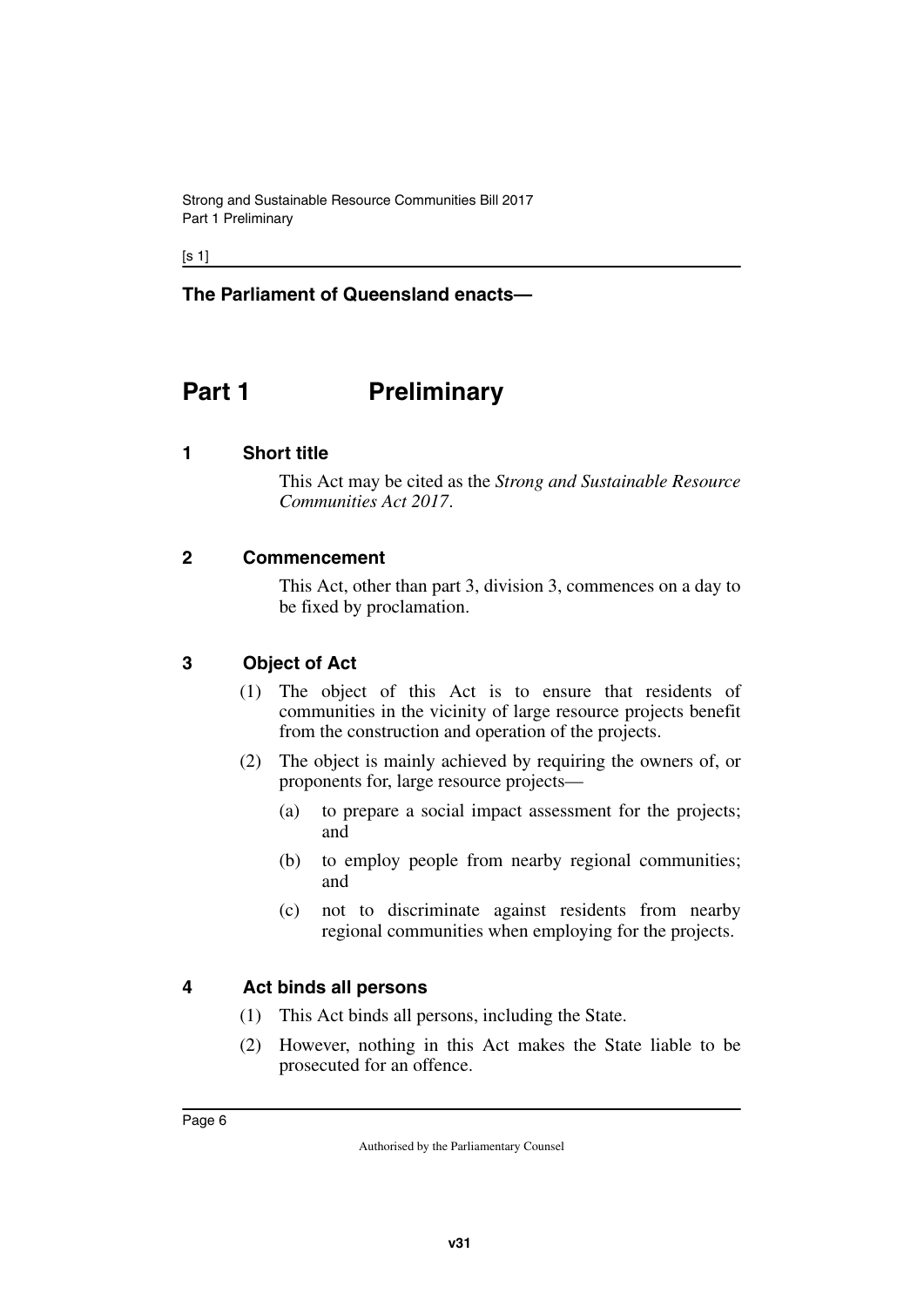Strong and Sustainable Resource Communities Bill 2017 Part 2 Provisions for the benefit of residents of communities in the vicinity of large resource projects

#### <span id="page-8-0"></span>**5 Definitions**

<span id="page-8-3"></span><span id="page-8-1"></span>The dictionary in schedule 1 defines particular words used in this Act.

# <span id="page-8-2"></span>**Part 2 Provisions for the benefit of residents of communities in the vicinity of large resource projects**

#### <span id="page-8-4"></span>**6 Prohibition on 100% fly-in fly-out workers for large resource projects**

- <span id="page-8-5"></span>(1) This section applies to the owner of a large resource project that has a nearby regional community from the day that is 6 months after the designated day.
- (1A) For subsection (1), the designated day is the day the Coordinator-General publishes the name of the large resource project on the department's website under section 13.
	- (2) The owner must not employ a workforce for the operational phase of the project that comprises 100% of workers who are fly-in fly-out workers.
	- (3) The owner is taken to contravene subsection (2) whether it is the owner, a related body corporate of the owner, or an agent of the owner or related body corporate, that employs the workforce for the project.

#### <span id="page-8-7"></span><span id="page-8-6"></span>**7 Requirement for operational workforce management plan if s 6 contravened**

- (1) This section applies if the Coordinator-General is satisfied, after requesting information under section 14A from the owner of a large resource project that has a nearby regional community, that the owner has contravened section 6.
- (2) The Coordinator-General may, by written notice given to the owner (a *requirement notice*), require the owner to prepare a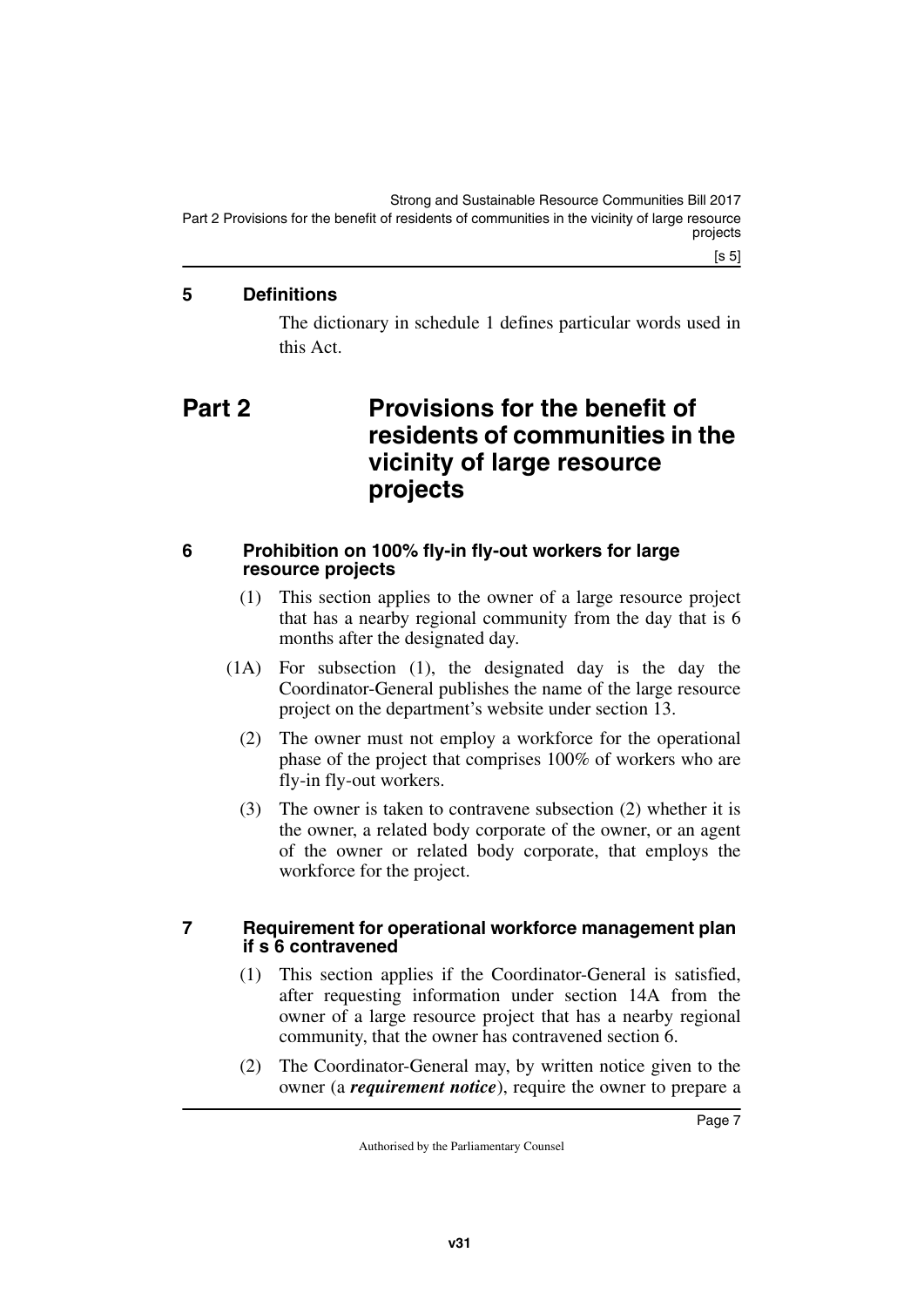[s 7]

plan (an *operational workforce management plan***)** for the project containing the matters stated in a guideline made by the Coordinator-General under section 7A.

- (3) In preparing the operational workforce management plan for the project, the owner must consult with the local government for each local government area within which all or part of the project, or a nearby regional community for the project, is situated.
- (4) If the Coordinator-General gives the owner a requirement notice for the project, the owner must submit to the Coordinator-General an operational workforce management plan for the project that complies with the requirement notice—
	- (a) within 3 months after receiving the requirement notice; or
	- (b) if the Coordinator-General allows a longer period by written notice to the owner, within the longer period.

Maximum penalty—800 penalty units.

- (5) The Coordinator-General may, by written notice to the owner—
	- (a) approve the plan for the project; or
	- (b) if the plan does not comply with the requirement notice, approve the plan subject to stated conditions.
- (6) Also, the Coordinator-General may state conditions for the project that relate to the plan.
- (7) If the Coordinator-General states a condition under subsection (5)(b) or (6), the stated condition is taken to be an enforceable condition for the project under the *State Development and Public Works Organisation Act 1971*, section 157A.
- (8) Except as provided in the *State Development and Public Works Organisation Act 1971*, part 7A, neither the Land Court nor the Planning and Environment Court has jurisdiction in relation to conditions stated for the project under subsection  $(5)(b)$  or  $(6)$ .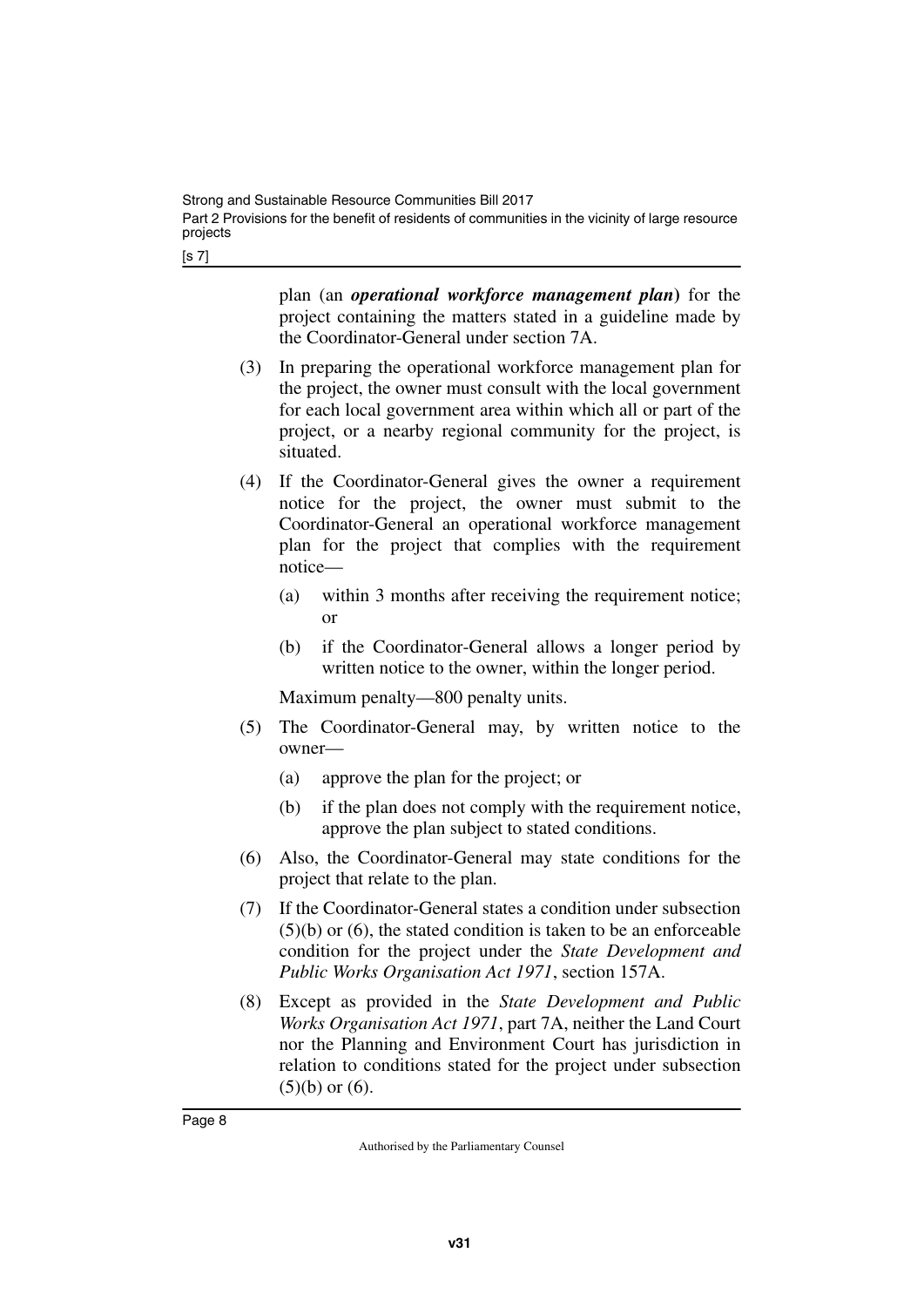[s 7A]

#### <span id="page-10-1"></span><span id="page-10-0"></span>**7A Coordinator-General may make guideline for operational workforce management plan**

The Coordinator-General may make a guideline stating the matters that must be included in an operational workforce management plan for a large resource project and must publish the guideline on the department's website.

#### <span id="page-10-2"></span>**8 Offence relating to advertising or document about recruitment for large resource project**

- <span id="page-10-3"></span>(1) This section applies to the owner of a large resource project that has a nearby regional community.
- (2) The owner must not—
	- (a) advertise positions for workers for the project in a way that prohibits residents of the nearby regional community for the project from applying for the positions; or
	- (b) otherwise state, in any way in a document, that residents of the nearby regional community for the project are not eligible to be workers for the project.

Maximum penalty—400 penalty units.

(3) The owner is taken to contravene subsection (2) whether it is the owner, a related body corporate of the owner, or an agent of the owner or related body corporate, that does a thing mentioned in subsection (2).

#### <span id="page-10-5"></span><span id="page-10-4"></span>**9 Requirement for owner of, or proponent for, large resource project to prepare a social impact assessment**

- (1) This section applies to the owner of, or proponent for, a large resource project for which either of the following happens—
	- (a) the proponent makes a public notification about the draft EIS for the project under the *State Development and Public Works Organisation Act 1971*, section 33(1);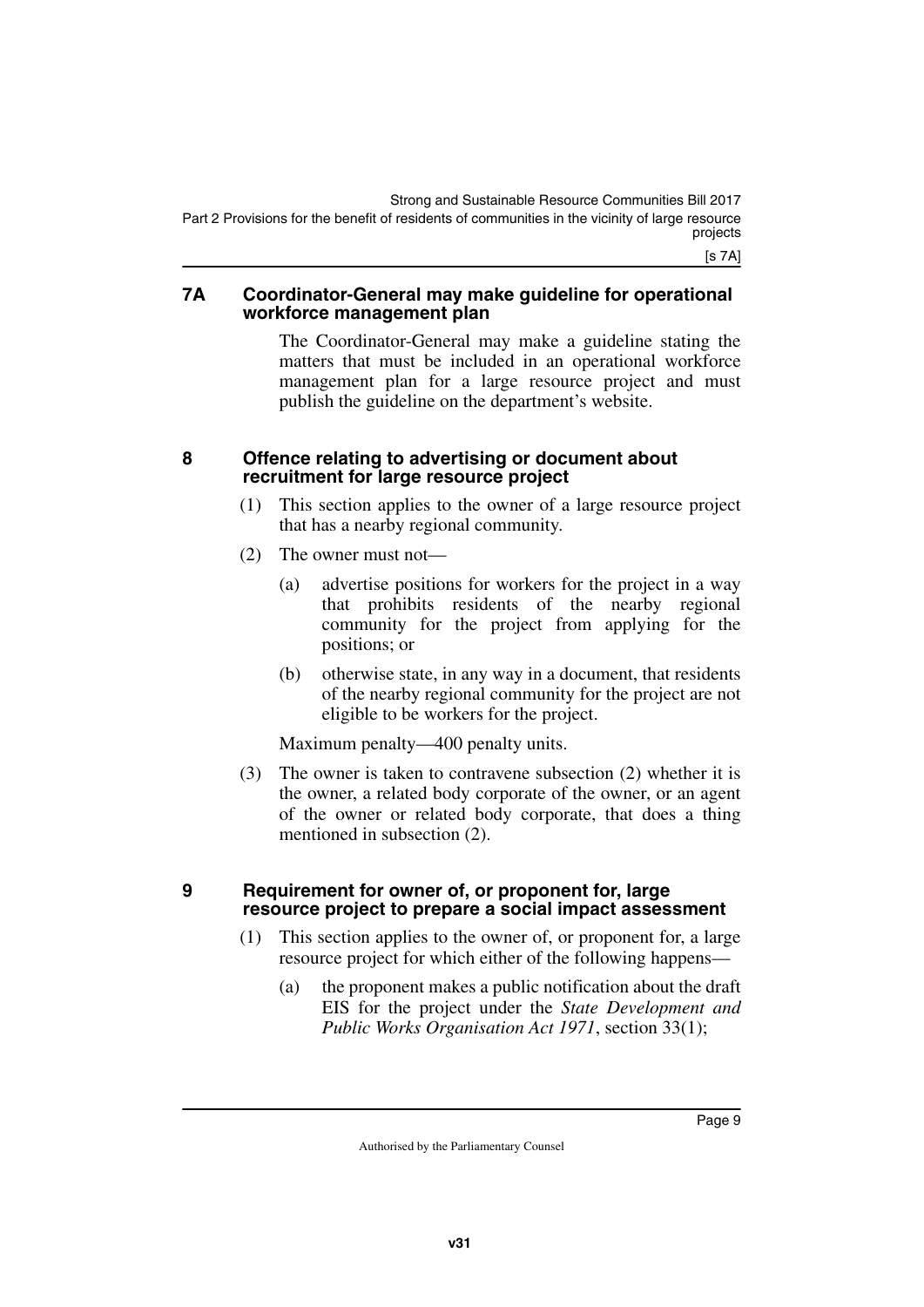[s 9]

- (b) the proponent publishes an EIS notice for the project under the *Environmental Protection Act 1994*, section 51(2)(b).
- (2) The owner or proponent must, as part of the EIS for the project, prepare a social impact assessment that—
	- (a) provides for the matters mentioned in subsection (3); and
	- (b) includes the matters stated in the guideline made under subsection (4).
- (3) The social impact assessment must provide for the following in relation to the project—
	- (a) community and stakeholder engagement;
	- (b) workforce management;
	- (c) housing and accommodation;
	- (d) local business and industry procurement;
	- (e) health and community well-being.
- (3A) For subsection (3)(b), the social impact assessment must provide for the recruitment of workers for the project in the following order of priority—
	- (a) workers from local and regional communities;
	- (b) workers who will live in regional communities.
	- (4) For the matters mentioned in subsection (3), the Coordinator-General must make a guideline stating the details that must be included in a social impact assessment and publish the guideline on the department's website.
	- (5) In preparing the social impact assessment under subsection (2), the owner or proponent must consult with the local government for the local government area in which the large resource project is situated.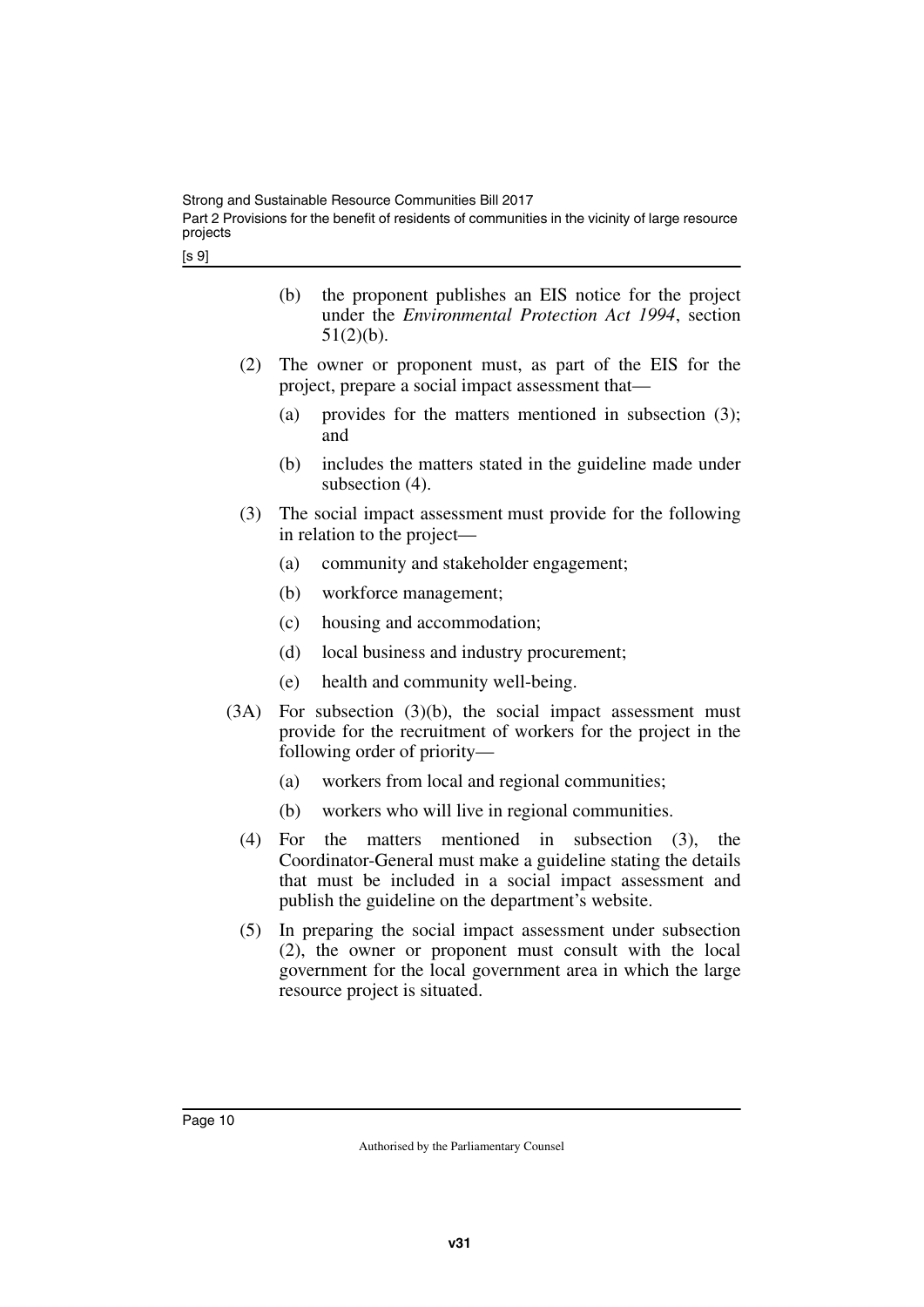[s 10]

#### <span id="page-12-1"></span><span id="page-12-0"></span>**10 Requirement for social impact assessment for large resource projects under the** *Environmental Protection Act 1994*

- (1) This section applies to the owner of, or proponent for, a large resource project for which an EIS notice has been published under the *Environmental Protection Act 1994*, section 51(2)(b) after the commencement.
- (2) For the following provisions of the *Environmental Protection Act 1994*, the chief executive of the department administering that Act may allow the EIS to proceed only if the Coordinator-General has advised that the social impact assessment for the project may proceed—
	- (a) sections 49 and 49A;
	- (b) sections 56A and 56AA.

#### <span id="page-12-3"></span><span id="page-12-2"></span>**11 Coordinator-General may state conditions to manage the social impact of large resource projects generally**

- (1) This section applies to a large resource project for which either of the following happens—
	- (a) a proponent makes a public notification about the draft EIS for the project under the *State Development and Public Works Organisation Act 1971*, section 33(1);
	- (b) a proponent publishes an EIS notice for the project under the *Environmental Protection Act 1994*, section 51(2)(b).
- (2) The Coordinator-General may, as part of evaluating the EIS for the project, state conditions to manage the social impact of the project.
- (3) If the Coordinator-General states a condition under subsection  $(2)$ —
	- (a) the stated condition is taken to be an enforceable condition for the project under the *State Development and Public Works Organisation Act 1971*, section 157A; and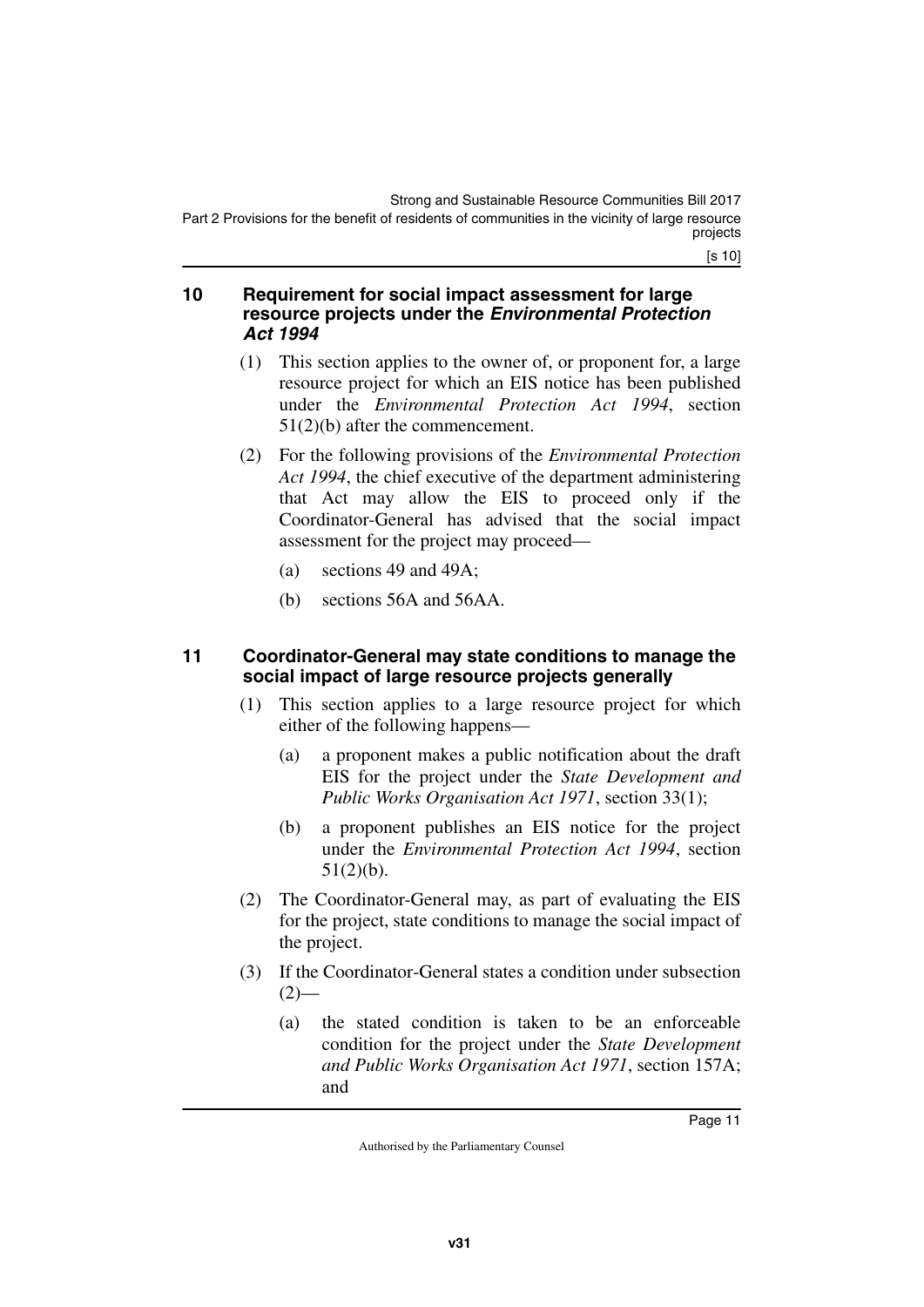- (b) the Coordinator-General must give a copy of the stated condition to—
	- (i) the proponent for the project; and
	- (ii) if the large resource project is a project for which the proponent has published an EIS notice under the *Environmental Protection Act 1994*, section 51(2)(b)—the chief executive of the department in which the *Environmental Protection Act 1994* is administered; and
- (c) the proponent for the project may apply to the Coordinator-General to change a stated condition; and
- (d) if the proponent makes an application under paragraph  $(c)$ —
	- (i) the *State Development and Public Works Organisation Act 1971*, part 4, division 3A, applies to the application; and
	- (ii) the application must be accompanied by the fee prescribed by regulation.
- (4) Except as provided in the *State Development and Public Works Organisation Act 1971*, part 7A, neither the Land Court nor the Planning and Environment Court has jurisdiction in relation to conditions stated under subsection (2).

#### <span id="page-13-1"></span><span id="page-13-0"></span>**12 Coordinator-General may nominate large resource project as a project for which persons employed during construction phase are workers for this Act**

The Coordinator-General, as part of evaluating the EIS for the project, must decide whether to nominate a large resource project as a project for which a person employed during the construction phase of the project is a worker for this Act.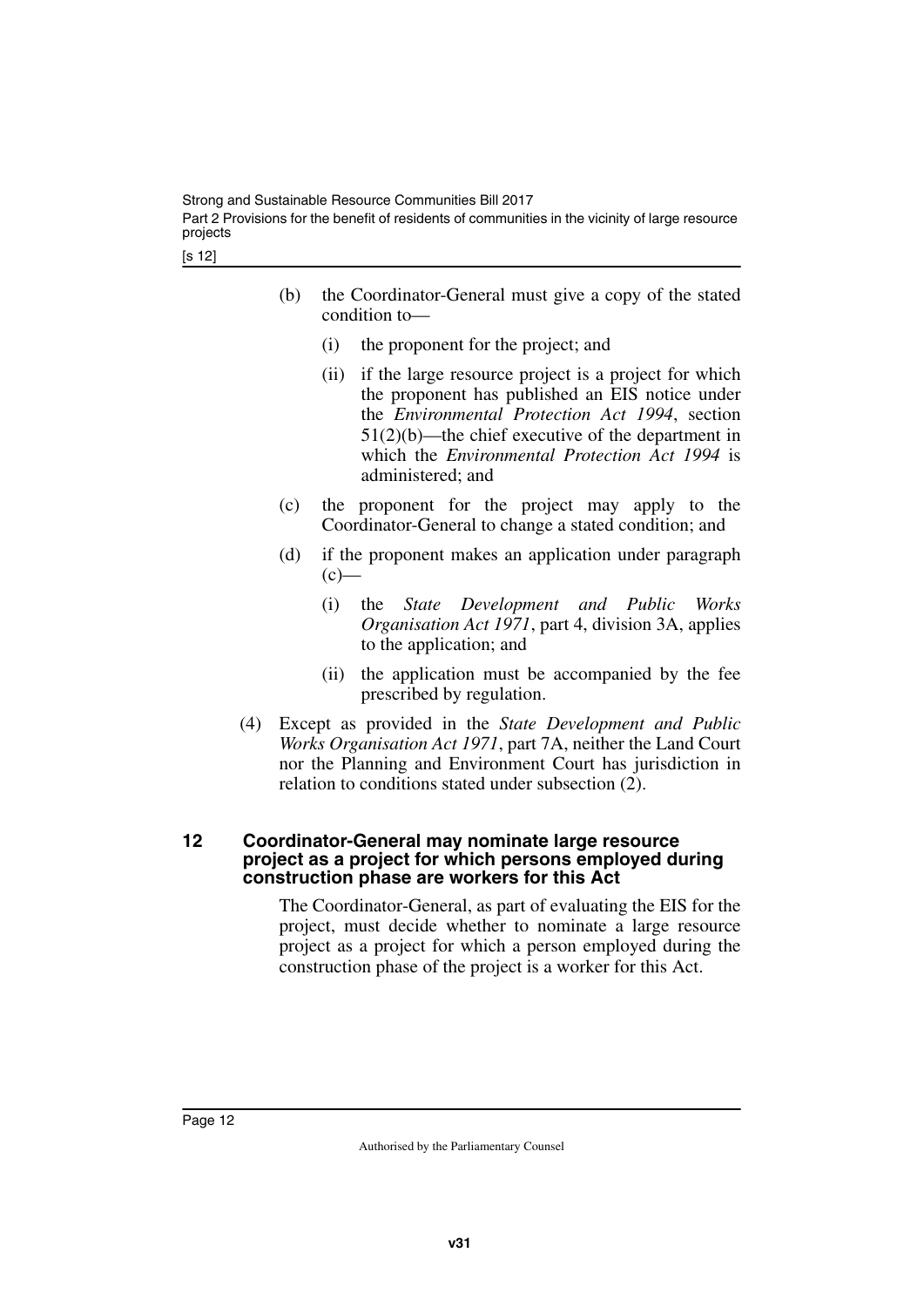#### <span id="page-14-1"></span><span id="page-14-0"></span>**13 Publication of details of nearby regional communities and large resource projects**

The Coordinator-General must publish the following on the department's website for each large resource project mentioned in section 6 or 8—

- (a) the name of each nearby regional community for the large resource project;
- (b) the name of the large resource project and the date the operational phase of the project started;
- (c) the name of the owner of the large resource project;
- (d) if the ownership of the large resource project changes, the name of the new owner, the previous owner and the date ownership changed;
- (e) if the project has been nominated under section 12, details of the nomination.

#### <span id="page-14-3"></span><span id="page-14-2"></span>**14 Owner of large resource project must advise Coordinator-General of particular matters**

The owner of a large resource project that has a nearby regional community must immediately give the Coordinator-General written notice of the following—

- (a) the start of the operational phase of the project, including the date it started;
- (b) any change of ownership of the project, including the name of the new owner, the previous owner and the date ownership changed.

### <span id="page-14-4"></span>**14A Coordinator-General may require relevant information**

<span id="page-14-5"></span>(1) The Coordinator-General may give a notice under this section to a person requiring the person to give the Coordinator-General information relevant to the administration or enforcement of this Act.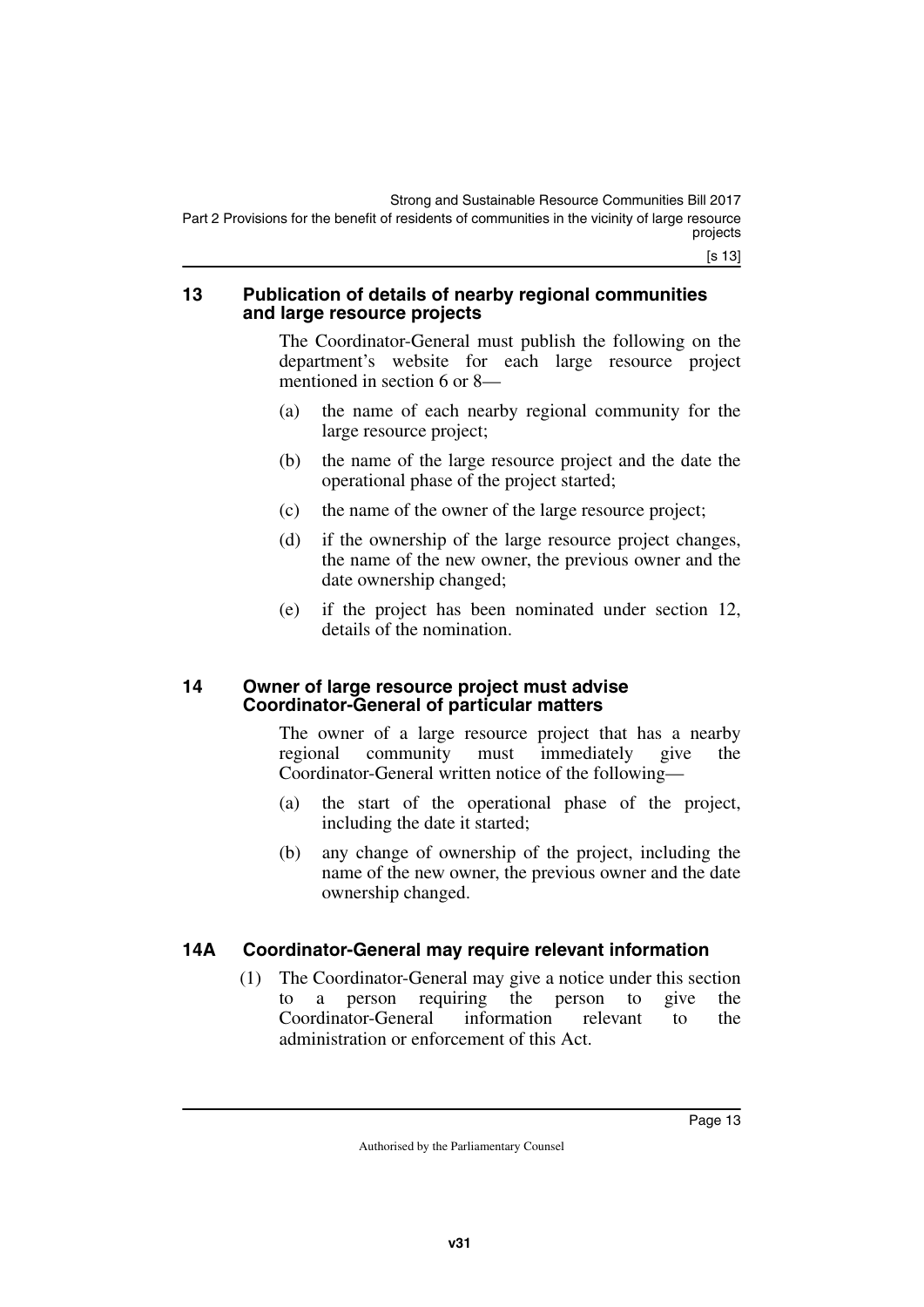- (2) The notice may be given only to a person the Coordinator-General suspects on reasonable grounds has knowledge of a matter, or has possession or control of a document dealing with a matter, for which the information is required.
- (3) The notice must—
	- (a) be in the approved form; and
	- (b) state the person to whom it is issued; and
	- (c) state the information required; and
	- (d) state the period within which the information is to be given to the Coordinator-General; and
	- (e) state the reasons the information is required.
- (4) A person given a notice under this section must comply with the notice unless the person has a reasonable excuse for not complying with it.

Maximum penalty—400 penalty units.

- (5) If the person is an individual, it is a reasonable excuse for the individual to fail to comply with the notice if complying with it might tend to incriminate the individual.
- (6) The person does not commit an offence against subsection (4) if the information sought by the Coordinator-General is not in fact relevant to the administration or enforcement of this Act.

#### <span id="page-15-1"></span><span id="page-15-0"></span>**14B Giving Coordinator-General a false or misleading document**

A person must not, in relation to the performance of the Coordinator-General's functions, give the Coordinator-General a document containing information the person knows is false or misleading in a material particular.

Maximum penalty—1,665 penalty units.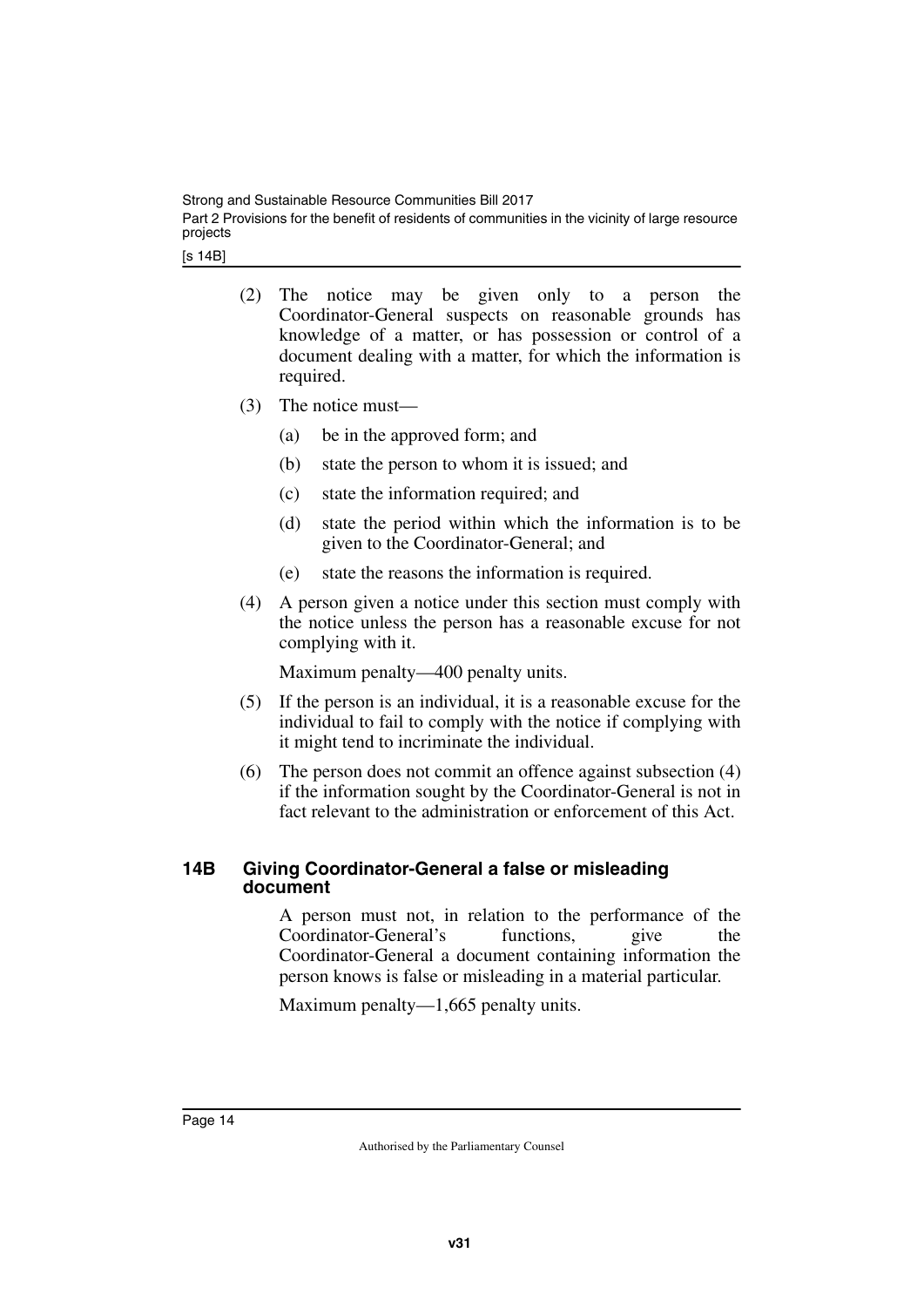#### <span id="page-16-0"></span>**15 Regulation-making power**

- <span id="page-16-1"></span>(1) The Governor in Council may make regulations under this Act.
- <span id="page-16-3"></span>(2) A regulation may be made about the following—
	- (a) the fees payable under the Act;
	- (b) imposing a penalty for a contravention of a provision of a regulation of no more than 20 penalty units.

# <span id="page-16-2"></span>**Part 3 Amendment of Acts**

# <span id="page-16-4"></span>**Division 1 Amendment of this Act**

<span id="page-16-6"></span>**16 Act amended**

<span id="page-16-7"></span><span id="page-16-5"></span>This division amends this Act.

### <span id="page-16-8"></span>**17 Amendment of long title**

<span id="page-16-11"></span><span id="page-16-9"></span>Long title, from ', and to amend' *omit.*

# <span id="page-16-10"></span>**Division 2 Amendment of Anti-Discrimination Act 1991**

#### <span id="page-16-12"></span>**18 Act amended**

<span id="page-16-15"></span><span id="page-16-13"></span>This division amends the *Anti-Discrimination Act 1991*.

#### <span id="page-16-14"></span>**19 Insertion of new ch 5B**

After section 131A—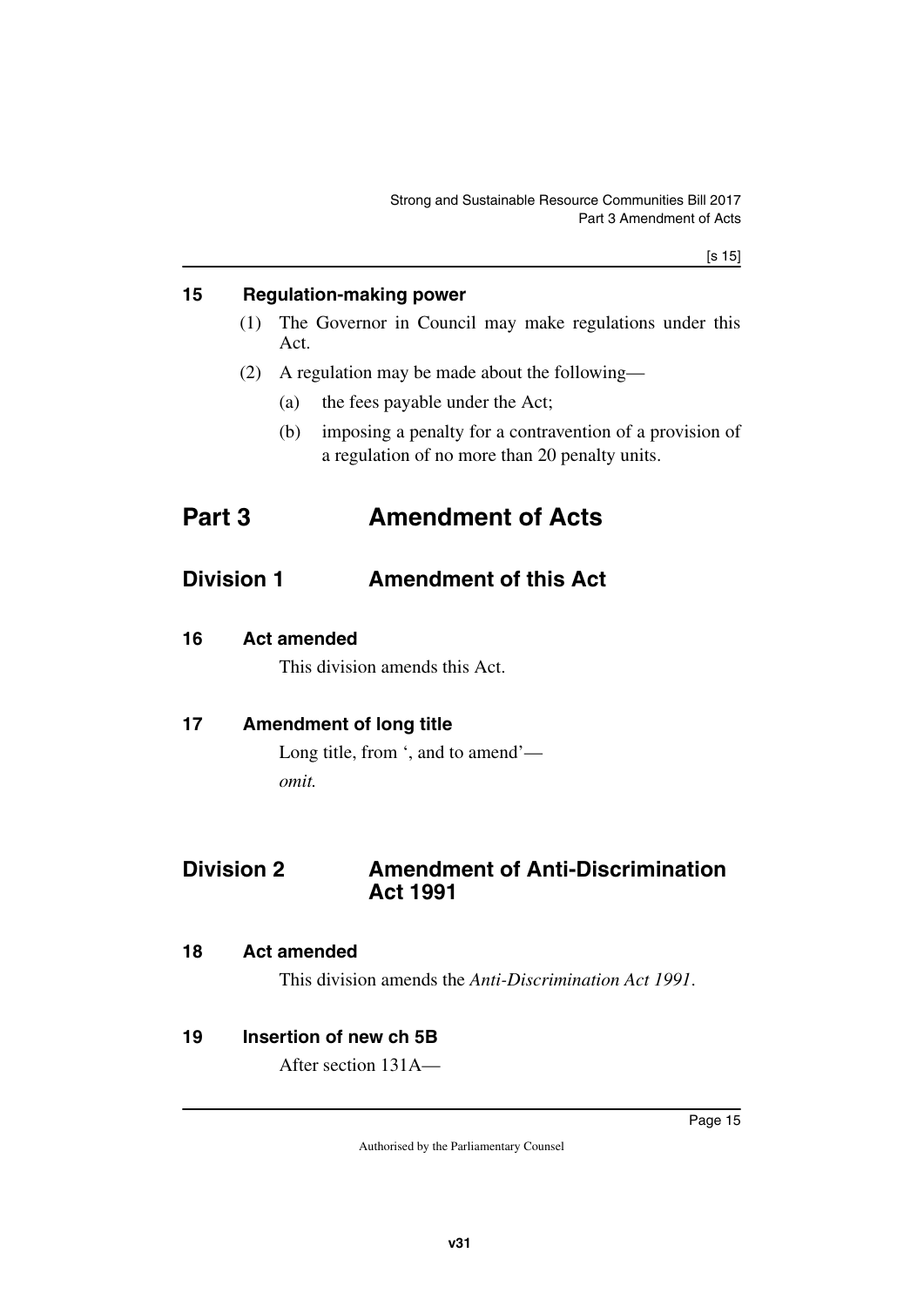[s 19]

*insert—*

# <span id="page-17-1"></span><span id="page-17-0"></span>**Chapter 5B Discrimination against residents of regional communities (complaint)**

#### <span id="page-17-3"></span><span id="page-17-2"></span>**131B Definitions for chapter**

In this chapter—

*EIS* see the *Strong and Sustainable Resource Communities Act 2017*, schedule 1.

*fly-in fly-out worker*, for a large resource project, see the *Strong and Sustainable Resource Communities Act 2017*, schedule 1.

*large resource project* see the *Strong and Sustainable Resource Communities Act 2017*, schedule 1.

*nearby regional community*, for a large resource project, see the *Strong and Sustainable Resource Communities Act 2017*, schedule 1.

*owner*, of a large resource project, see the *Strong and Sustainable Resource Communities Act 2017*, schedule 1.

*principal contractor* see the *Strong and Sustainable Resource Communities Act 2017*, schedule 1.

*recruitment process*, for a large resource project, means any process for considering and selecting a person for employment for the project.

*related body corporate* see the *Corporations Act*, section 50.

*resident*, of a nearby regional community, see the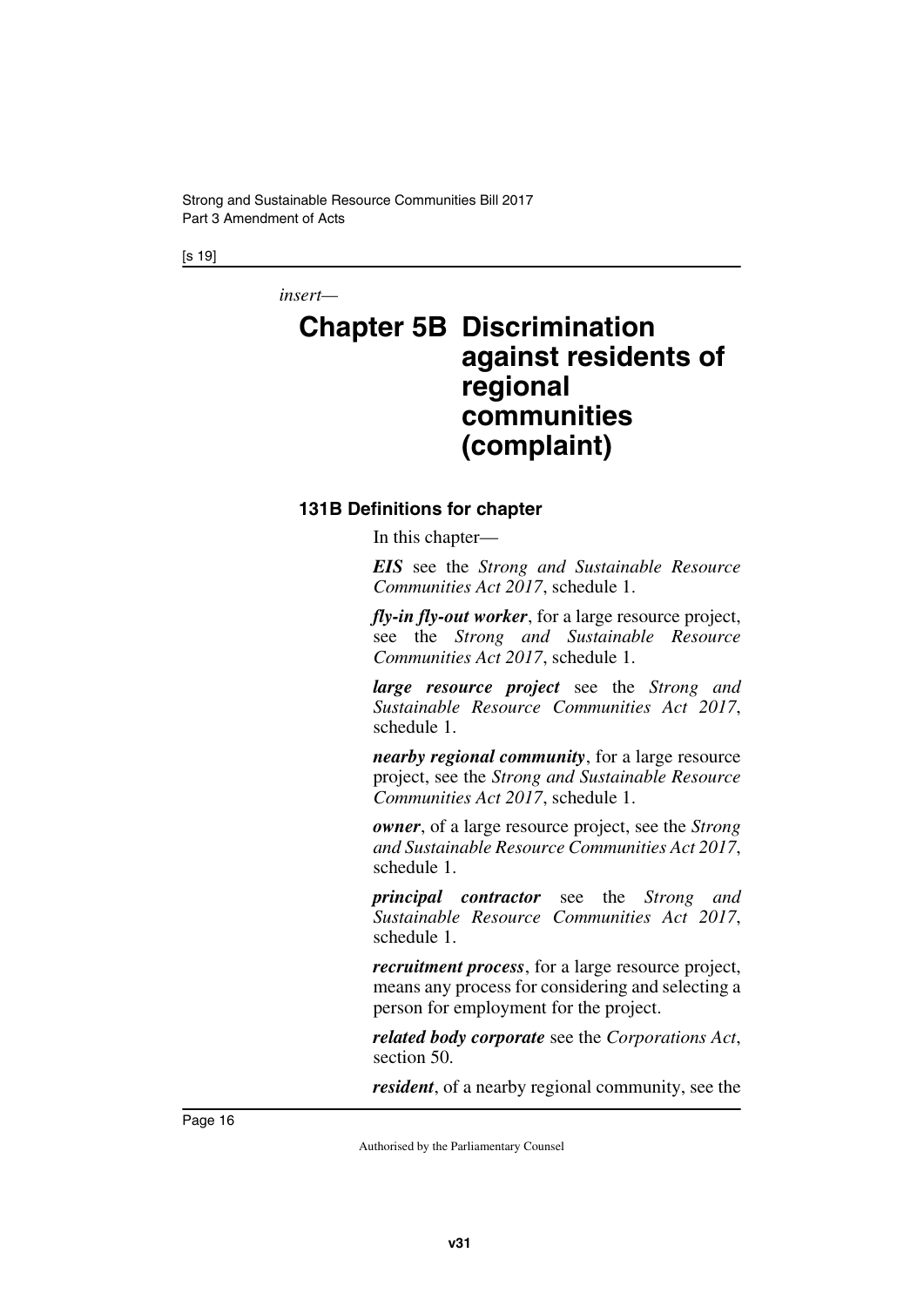[s 19]

*Strong and Sustainable Resource Communities Act 2017*, schedule 1.

*resource project* has the meaning given in the *Environmental Protection Act 1994*, section 112.

*worker*, for a large resource project, see the *Strong and Sustainable Resource Communities Act 2017*, schedule 1.

#### <span id="page-18-1"></span><span id="page-18-0"></span>**131C Prohibition on discrimination against persons in nearby regional communities in relation to work on large resource projects**

- (1) This section applies to the owner, or the principal contractor, of a large resource project that has a nearby regional community.
- (2) The owner or principal contractor must not—
	- (a) discriminate against a resident of the nearby regional community when recruiting workers for the project; or
	- (b) discriminate against a worker by terminating the worker's employment because the worker is, or becomes, a resident of the nearby regional community and chooses to travel to the project other than as a fly-in fly-out worker.
- (3) The owner is taken to contravene subsection (2) whether it is the owner, a related body corporate of the owner, or an agent of the owner or related body corporate, that discriminates against a resident or worker.
- (4) The principal contractor is taken to contravene subsection (2) whether it is the principal contractor, a related body corporate of the principal contractor, or an agent of the principal contractor or related body corporate, that discriminates against a resident or worker.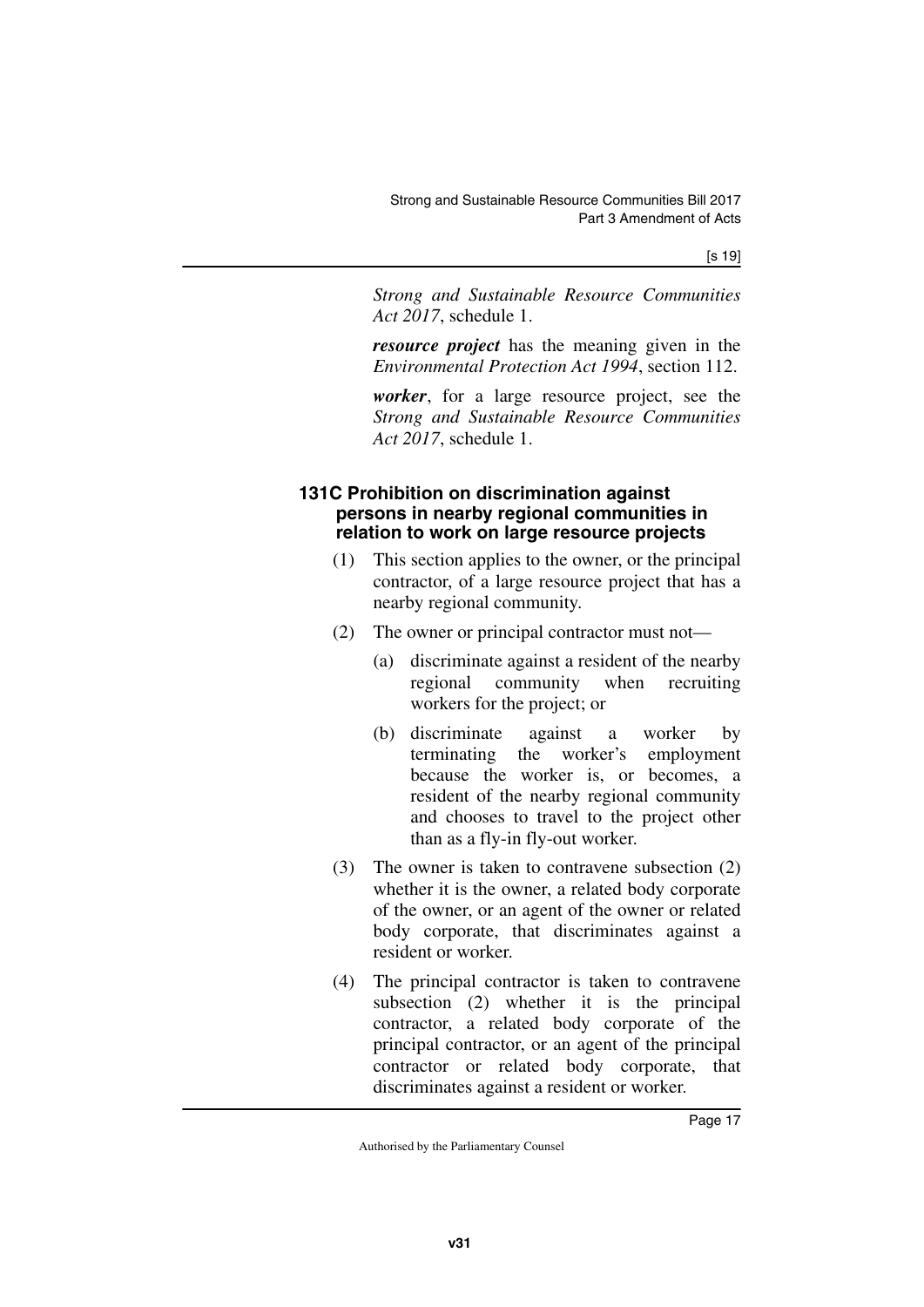- (5) For subsections  $(2)(a)$ ,  $(3)$  and  $(4)$ , a person is taken to discriminate against a resident of the nearby regional community if—
	- (a) the person is recruiting workers for the project; and
	- (b) the resident is not offered work on the project, or is disadvantaged in the recruitment process for the project, because of being a resident of the nearby regional community.
- (6) If the principal contractor contravenes this section, both the owner and principal contractor are jointly and severally civilly liable for the contravention, and a proceeding under the Act may be taken against either or both of them.

#### <span id="page-19-1"></span><span id="page-19-0"></span>**131D Provisions of this Act that do not apply for this chapter**

Sections 9, 10, 11, 124, 132, 133, 204 and 205 do not apply for this chapter.

#### <span id="page-19-2"></span>**131E Burden of proof—general principle**

- <span id="page-19-3"></span>(1) For this chapter, it is for the complainant to prove, on the balance of probabilities, that the respondent contravened a provision of the chapter.
- (2) However, this section applies subject to section 131F.

#### <span id="page-19-5"></span><span id="page-19-4"></span>**131F Reason for action to be presumed unless proved otherwise**

(1) This section applies if a complaint about discrimination under this chapter alleges that—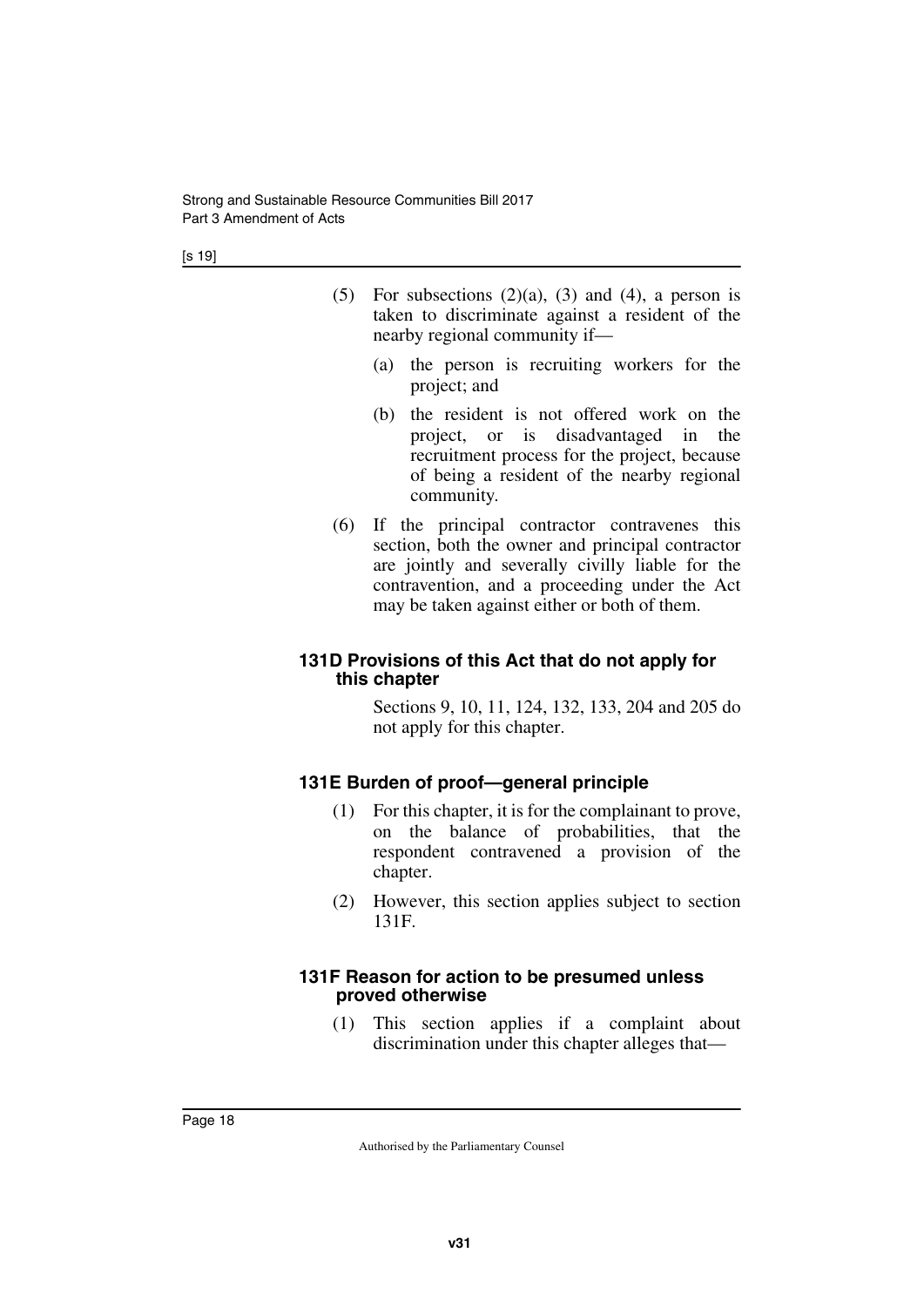[s 20]

- (a) the complainant was not offered work during recruitment for a large resource project because the complainant was a resident of a nearby regional community for the project; or
- (b) the complainant's employment on a large resource project was terminated because the complainant was, or became, a resident of a nearby regional community for the project and chose to travel to the project other than as a fly-in fly-out worker.
- (2) It is presumed the action mentioned in subsection  $(1)(a)$  or  $(b)$  was taken for the alleged reason, unless the respondent proves otherwise.

## <span id="page-20-1"></span><span id="page-20-0"></span>**131G Evidentiary aid**

In a proceeding about discrimination mentioned in section 131C, the matters published under the *Strong and Sustainable Resource Communities Act 2017*, section 13 are evidence of the matters.

### <span id="page-20-2"></span>**20 Amendment of schedule (Dictionary)**

<span id="page-20-3"></span>Schedule—

*insert—*

*EIS*, for chapter 5B, see section 131B.

*fly-in fly-out worker*, for a large resource project, for chapter 5B, see section 131B.

*large resource project*, for chapter 5B, see section 131B.

*nearby regional community*, for a large resource project, for chapter 5B, see section 131B.

*owner*, of a large resource project, for chapter 5B, see section 131B.

*principal contractor*, for chapter 5B, see section 131B.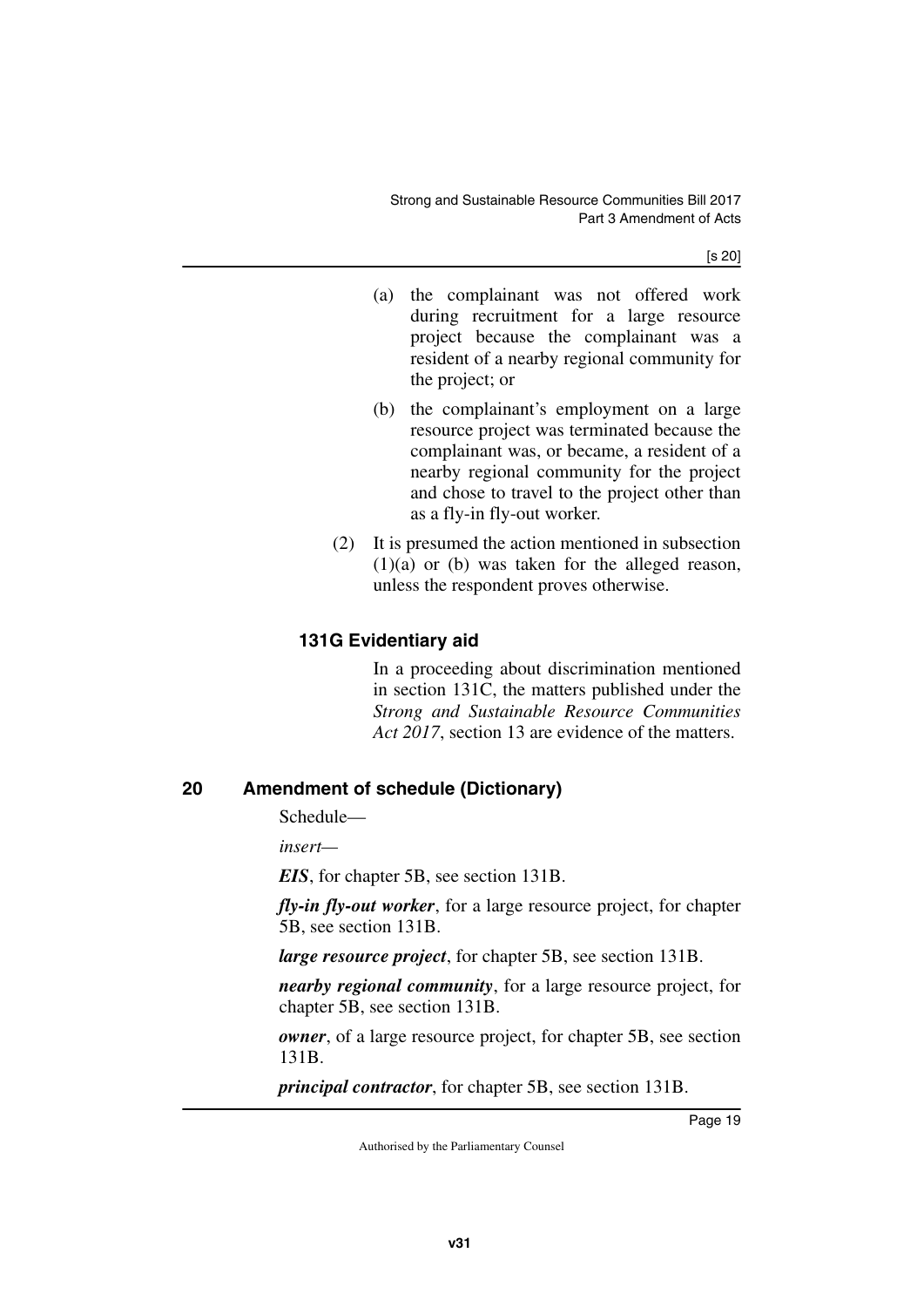#### [s 21]

*recruitment process*, for a large resource project, for chapter 5B, see section 131B.

*related body corporate*, for chapter 5B, see section 131B.

*resident*, of a nearby regional community, for chapter 5B, see section 131B.

*resource project*, for chapter 5B, see section 131B.

<span id="page-21-1"></span>*worker*, for a large resource project, for chapter 5B, see section 131B.

# <span id="page-21-0"></span>**Division 3 Amendment of Mineral Resources Act 1989**

#### <span id="page-21-2"></span>**21 Act amended**

<span id="page-21-5"></span><span id="page-21-3"></span>This division amends the *Mineral Resources Act 1989*.

#### <span id="page-21-4"></span>**22 Amendment of s 6 (Meaning of** *mineral***)**

Section  $6(2)(f)$  and  $(3)(c)$ —

*insert—*

*Note—*

See chapter 12, part 4A for the moratorium relating to mineral (f).

#### <span id="page-21-7"></span><span id="page-21-6"></span>**23 Amendment of s 197 (Application for renewal of mineral development licence)**

Section 197(3), definition *renewal period*, paragraph (a), 'permit'—

*omit, insert—*

licence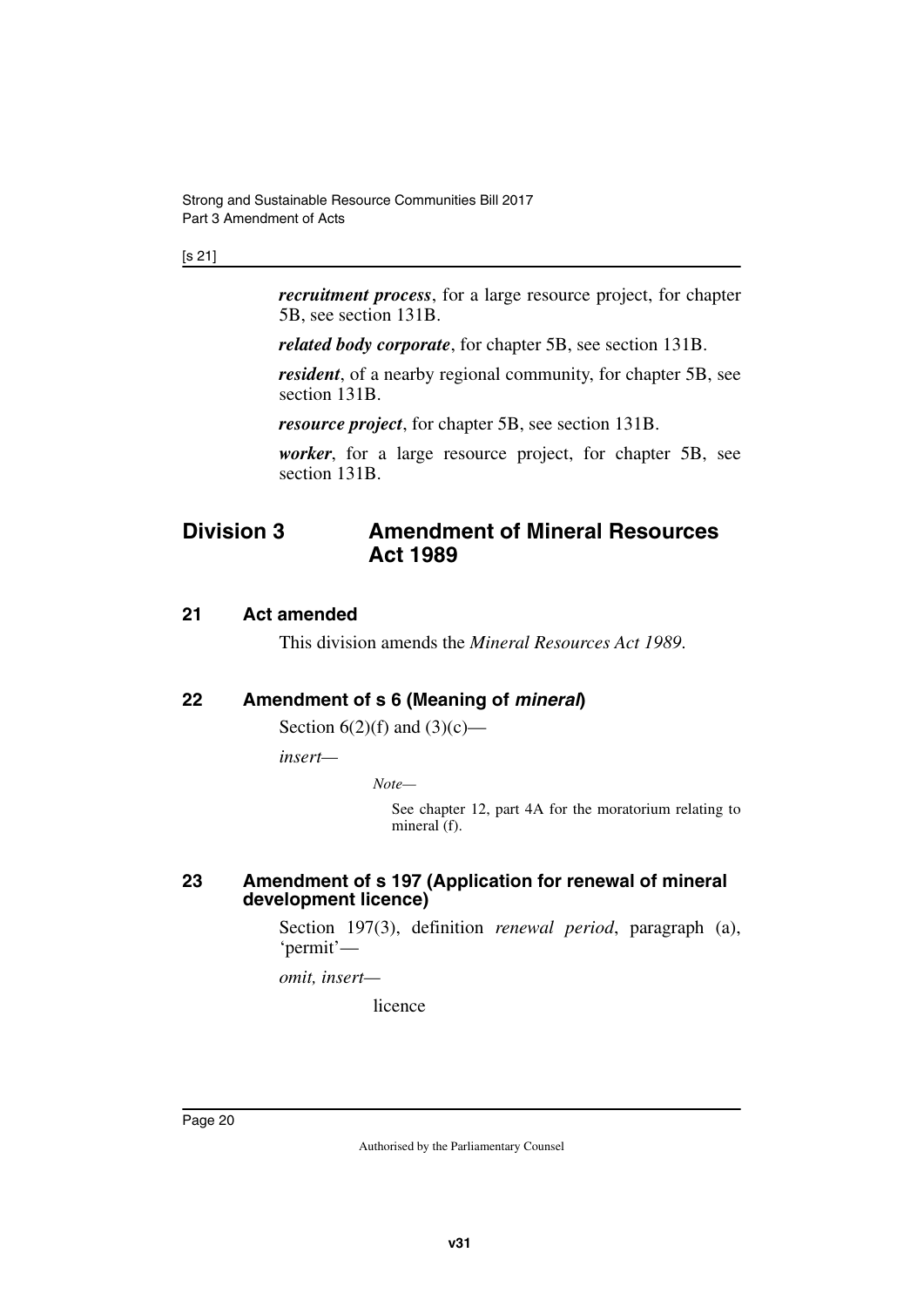[s 24]

### <span id="page-22-1"></span><span id="page-22-0"></span>**24 Amendment of s 208 (Adding other minerals to licence)** Section 208(3A)—

<span id="page-22-3"></span>*omit.*

#### <span id="page-22-2"></span>**25 Amendment of s 232 (Eligible person may apply for mining lease)**

```
Section 232(2)—
```
<span id="page-22-5"></span>*omit.*

#### <span id="page-22-4"></span>**26 Amendment of s 334J (Access rights for particular activities)**

(1) Section 334J(1)(a), 'section 391B'—

*omit, insert—*

the Common Provisions Act, section 55

(2) Section 334J(5), definition *rest of this Act*, from 'other than'—

*omit, insert—*

, other than this part, and the Common Provisions Act.

#### <span id="page-22-7"></span><span id="page-22-6"></span>**27 Amendment of s 334ZE (Persons who may apply for, or be granted, a mining tenement for land in the area of MDLA364)**

Section 334ZE(2), 'section 232(1)'—

*omit, insert—*

section 232

#### <span id="page-22-9"></span><span id="page-22-8"></span>**28 Amendment of s 334ZF (Persons who may apply for, or be granted, a mining tenement for particular land in the area of SL12/42239)**

Section 334ZF(2), 'section 232(1)'—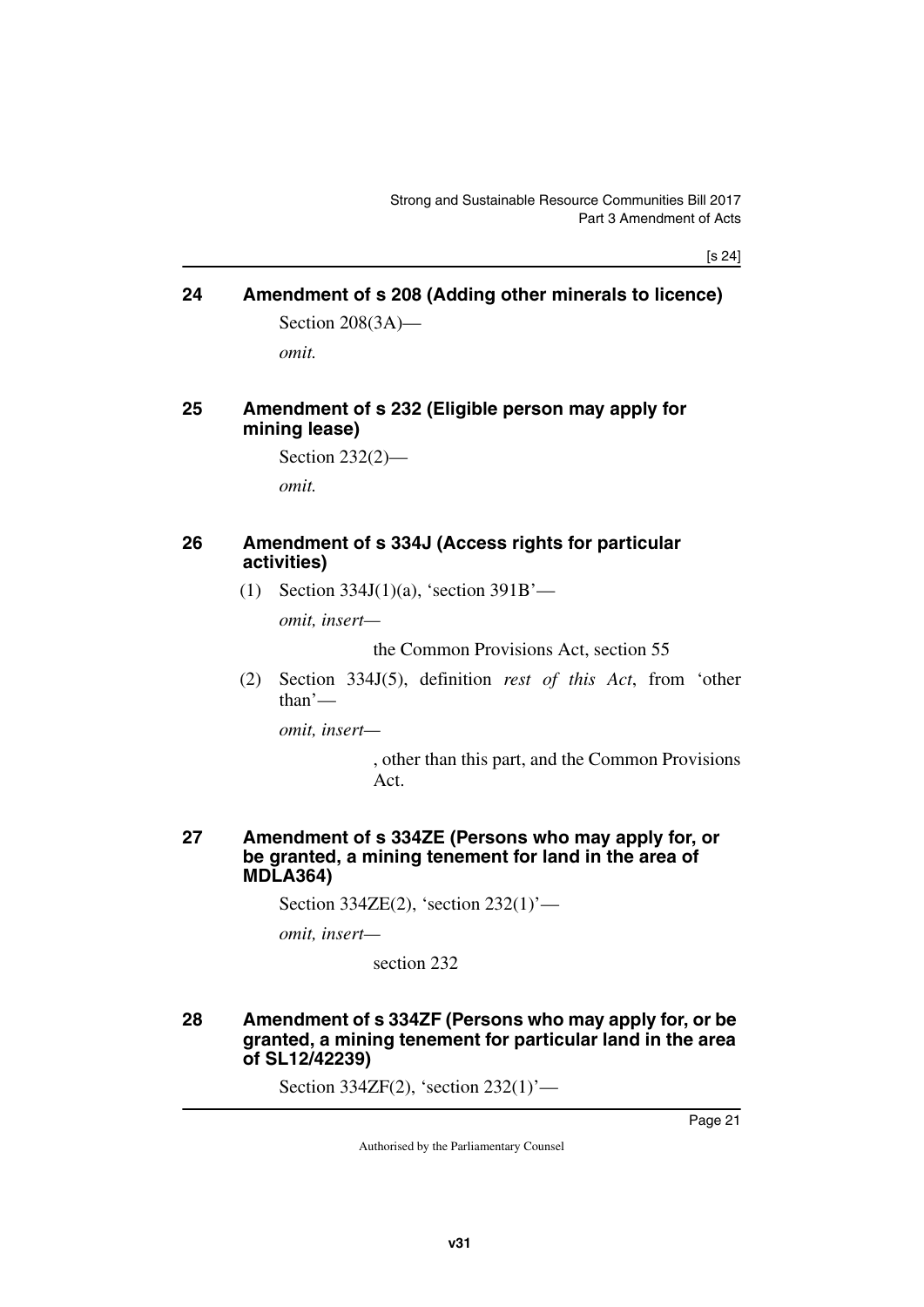[s 29]

*omit, insert—*

<span id="page-23-3"></span>section 232

### <span id="page-23-0"></span>**29 Insertion of new ch 12, pt 4A**

<span id="page-23-1"></span>Chapter 12—

*insert—*

# <span id="page-23-2"></span>**Part 4A Moratorium relating to mineral (f)**

<span id="page-23-4"></span>**Division 1 Preliminary**

#### <span id="page-23-6"></span>**334ZJA Purpose of part**

<span id="page-23-7"></span><span id="page-23-5"></span>This part provides for matters relating to a moratorium for mineral (f).

#### <span id="page-23-8"></span>**334ZJB Relationship with other provisions**

- <span id="page-23-9"></span>(1) This part applies despite any other provision of this Act or a mineral (f) development licence.
- (2) This part does not suspend, limit or otherwise affect rights or obligations of the holder of a mineral (f) development licence under—
	- (a) a relevant environmental condition for the licence; or
	- (b) the Environmental Protection Act; or
	- (c) the Petroleum and Gas (Production and Safety) Act, chapter 3; or
	- (d) another Act relating to mining tenements.

#### <span id="page-23-10"></span>**334ZJC Inconsistency with other provisions**

<span id="page-23-11"></span>If a provision of this part is inconsistent with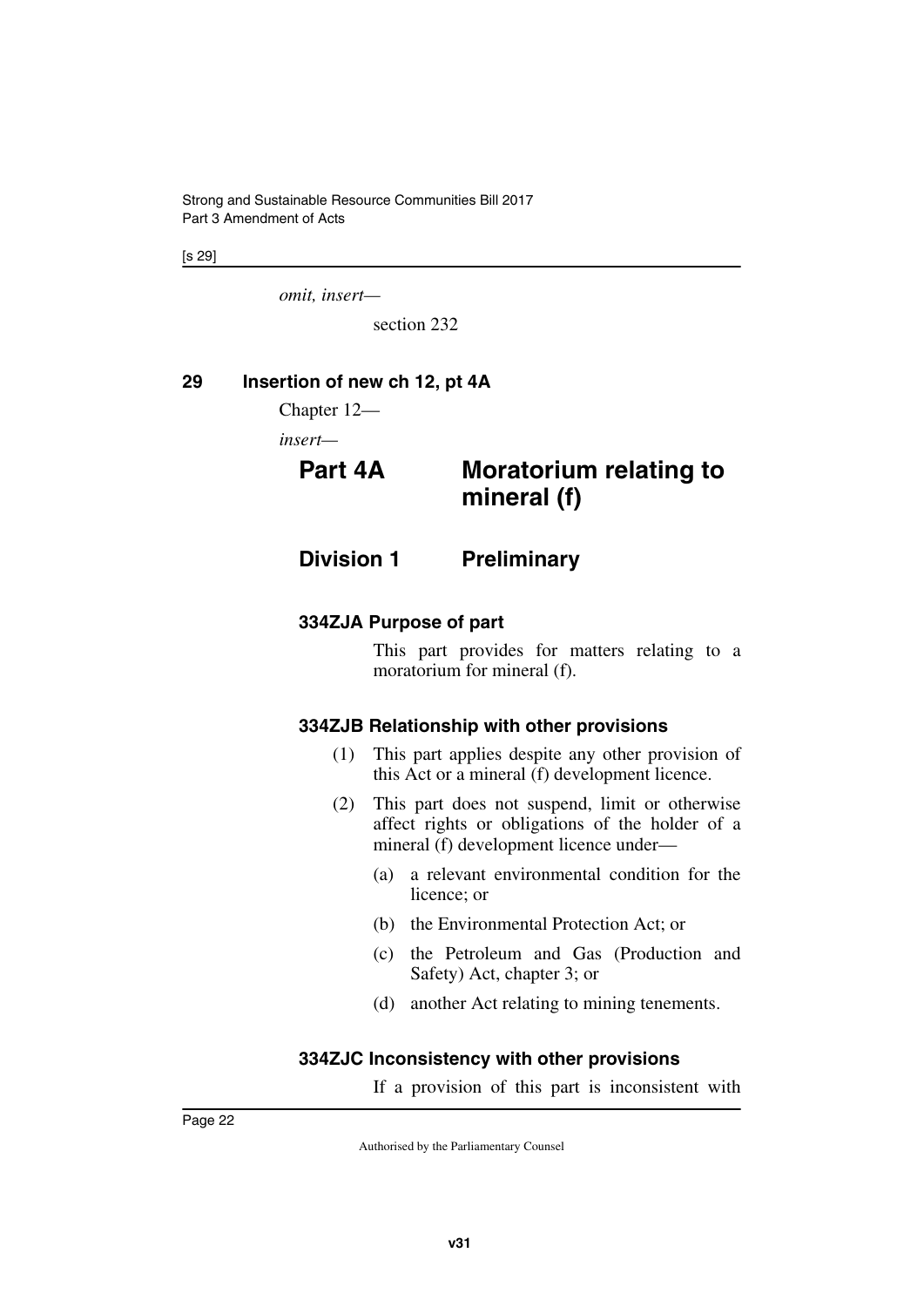[s 29]

<span id="page-24-1"></span>another provision of this Act, the provision of this part applies instead of the other provision to the extent of the inconsistency.

# <span id="page-24-0"></span>**Division 2 Activities for mineral (f)**

## <span id="page-24-2"></span>**334ZJD Prohibitions relating to mineral (f)**

- <span id="page-24-3"></span>(1) A person may not apply for—
	- (a) the renewal of a mineral (f) development licence under section 197; or
	- (b) approval to add mineral (f) to a mineral development licence under section 208; or
	- (c) a mining lease for mineral (f) under section 232; or
	- (d) approval to mine mineral (f) under section 298.
- (2) The Minister must not—
	- (a) renew a mineral (f) development licence under section 197A; or
	- (b) approve an application to add mineral (f) to a mineral development licence under section 208; or
	- (c) grant a mining lease for mineral (f) under section 234; or
	- (d) approve an application to mine mineral (f) under section 298.
- (3) This section does not apply to the renewal of a mineral (f) development licence under section 334ZJG .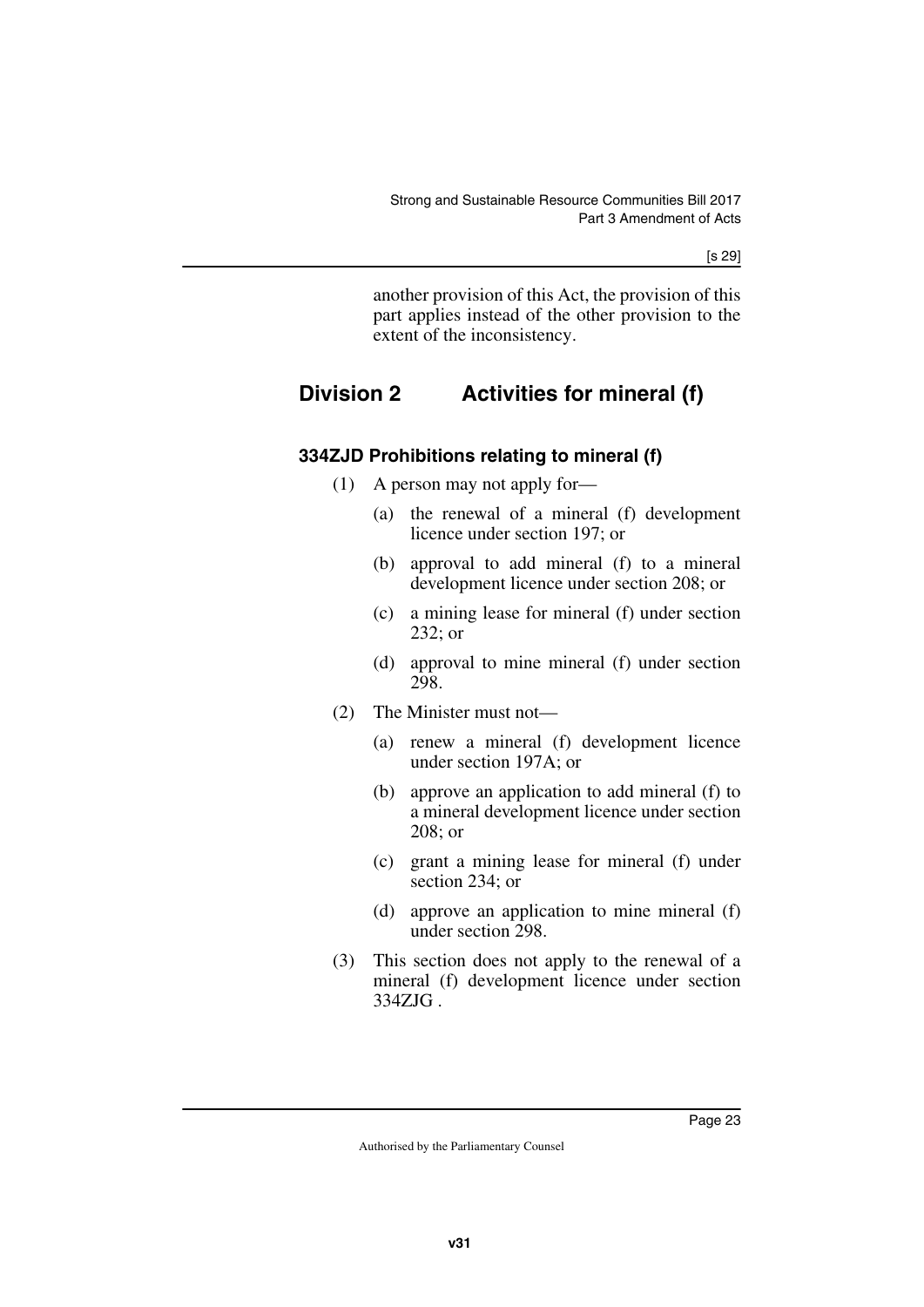#### <span id="page-25-1"></span><span id="page-25-0"></span>**334ZJE Activities under mineral (f) development licence**

- (1) Any activity relating to mineral (f) under a mineral (f) development licence, other than rehabilitation activities, is not authorised to be carried out under this Act or any other Act relating to mining.
- (2) *Rehabilitation activities* are—
	- (a) carrying out—
		- (i) rehabilitation or environmental management required under any relevant environmental requirement under the Environmental Protection Act; or
		- (ii) environmental monitoring; or

*Example—*

monitoring air, ecology, fauna, hydrology, soil or water

- (iii) decommissioning activities that demonstrate the gas production process within a coal seam has stopped; or
- (iv) improvement restoration for the mineral (f) development licence; or
- (v) care and maintenance of disturbed areas; or
- (b) maintaining, moving or removing equipment, machinery or plant; or
- (c) any other activity that is reasonably necessary for, or incidental to, carrying out an activity mentioned in paragraph (a) or (b).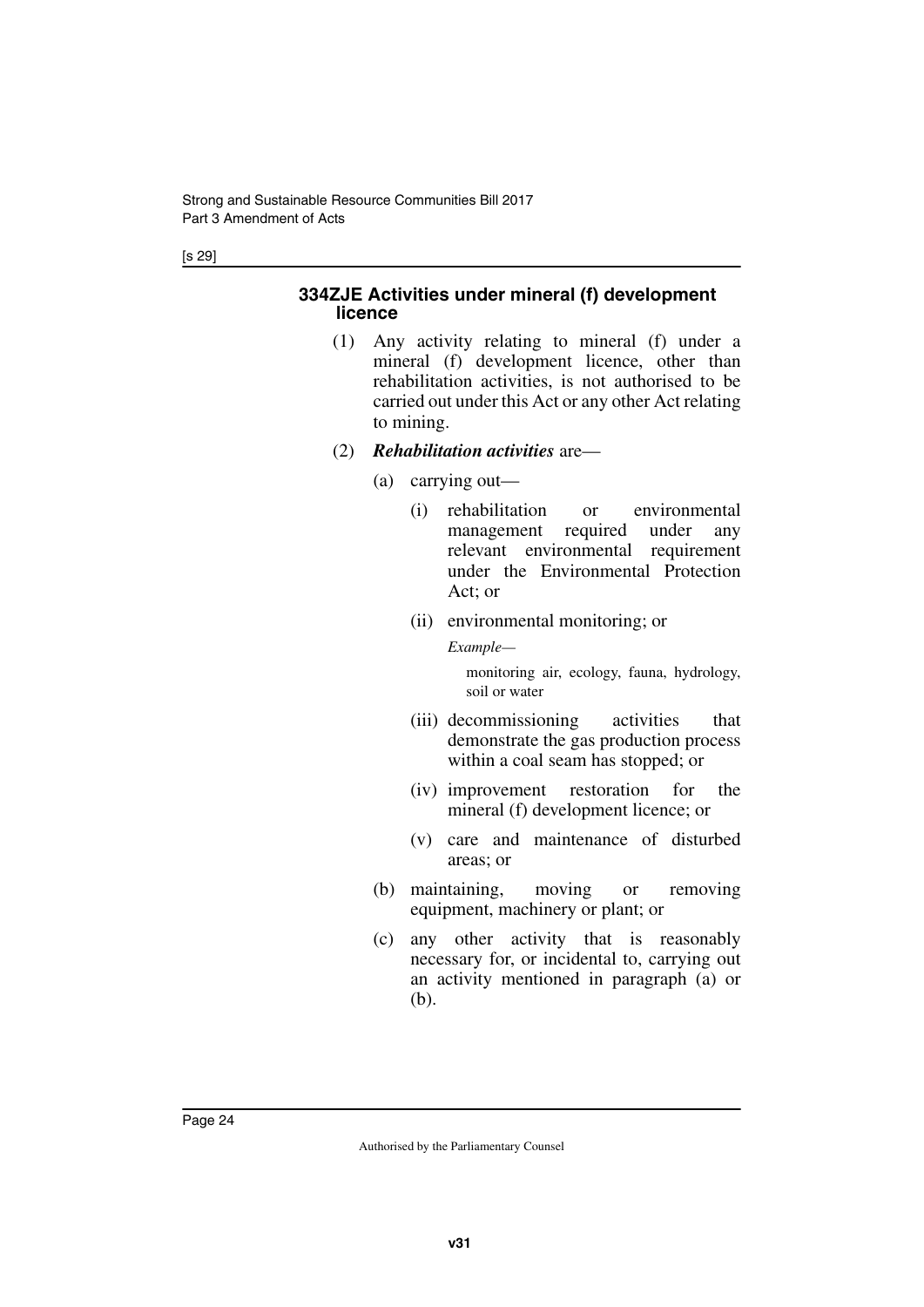[s 30]

#### <span id="page-26-1"></span><span id="page-26-0"></span>**334ZJF Obligations under mineral (f) development licence**

- (1) This section applies if the Minister is satisfied a mineral (f) development licence authorises only rehabilitation activities.
- (2) The Minister may, by written notice given to the holder of the licence—
	- (a) waive the holder's rent obligation for all or part of the term of the licence; or
	- (b) waive or reduce another obligation of the holder in relation to mineral (f) for all or part of the term of the licence.
- (3) In this section—

*obligation* means an obligation under—

- (a) this Act; or
- (b) a condition of the licence.

<span id="page-26-3"></span>*rent obligation* means the obligation to pay rental on the licence.

#### <span id="page-26-2"></span>**334ZJG Automatic renewal of mineral (f) development licence**

- (1) This section applies to a mineral (f) development licence to the extent the licence relates to rehabilitation activities.
- (2) The licence is taken to be renewed in relation to the rehabilitation activities, for the same term and on the same conditions, from the day after the licence's expiry day.

### <span id="page-26-4"></span>**30 Amendment of s 363 (Substantive jurisdiction)**

<span id="page-26-5"></span>Section 363(2)(ha), at the end—

*insert—*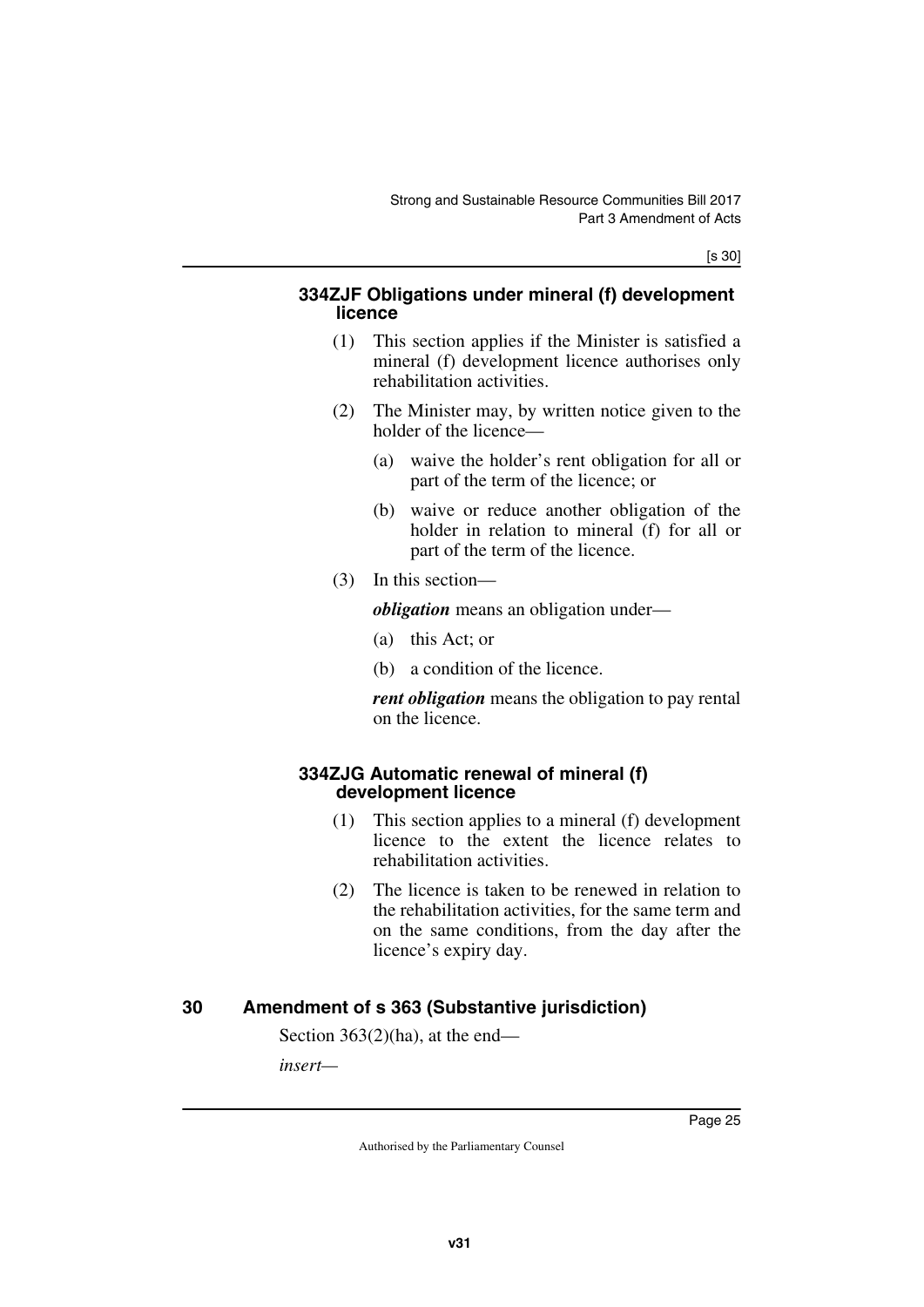[s 31]

and

#### <span id="page-27-0"></span>**31 Amendment of sch 2 (Dictionary)**

<span id="page-27-1"></span>(1) Schedule 2, definitions *application transfer*, first mention, *conduct and compensation agreement*, first mention, *rehabilitation activities* and *restricted land*, second mention—

*omit.*

(2) Schedule 2—

*insert—*

*mineral (f) development licence* means a mineral development licence for mineral (f), whether or not the licence is also for other minerals.

#### *rehabilitation activities*—

- (a) for chapter 12, part 4A—see section 334ZJE (2); or
- (b) for chapter 13, part 4—see section 344.
- (3) Schedule 2, definition *advanced activity*, 'section 7A' *omit, insert—*

#### section 7B

(4) Schedule 2, definition *preliminary activity*, 'section 7B' *omit, insert—*

#### section 7A

(5) Schedule 2, definition *proposed lease area*, 'section 232(1)' *omit, insert—*

section 232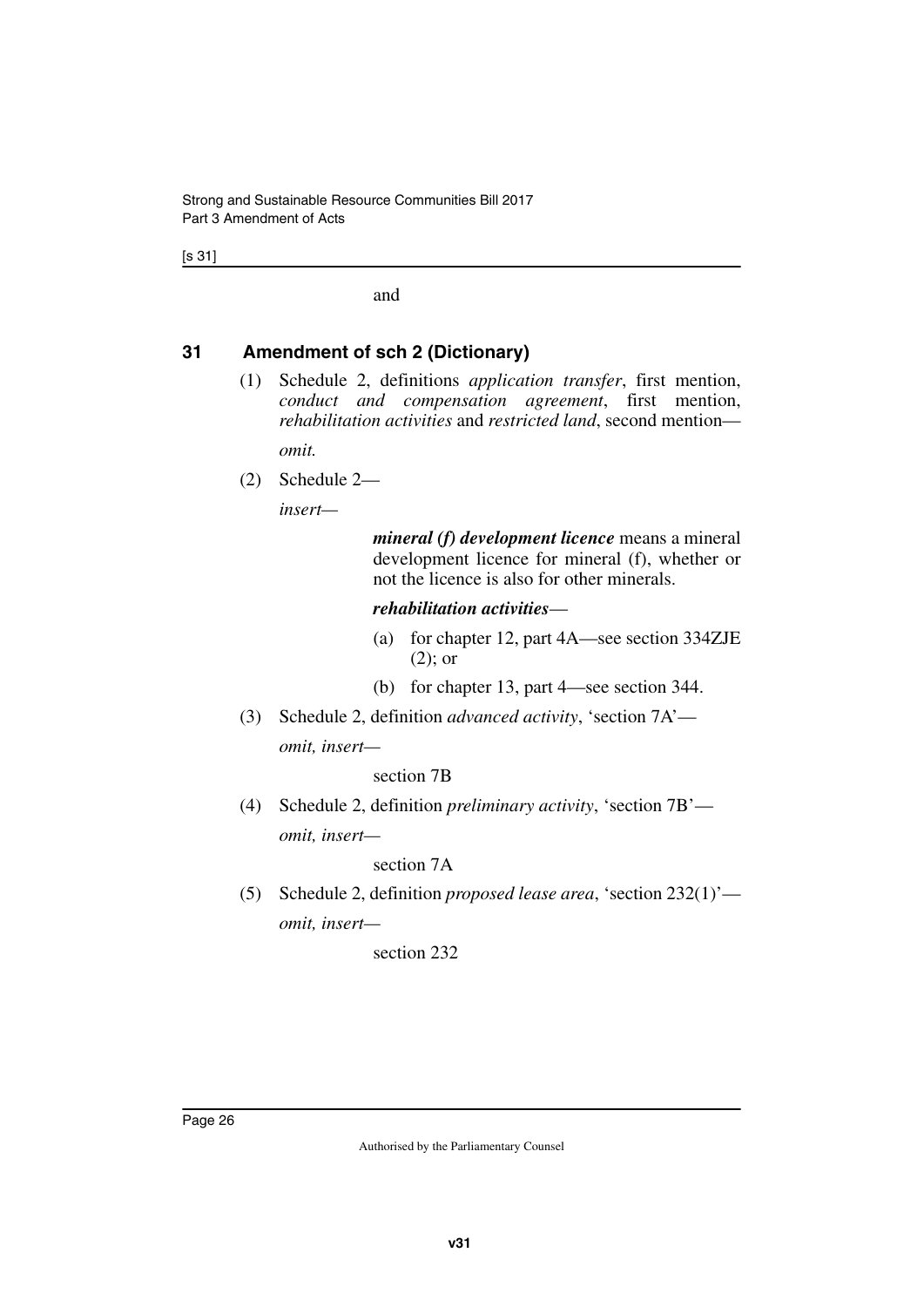Schedule 1

# <span id="page-28-0"></span>**Schedule 1 Dictionary**

section 5

<span id="page-28-1"></span>*agent*, of an owner or a related body corporate of an owner, means a person who has actual, implied or ostensible authority to act on behalf of the owner or related body corporate.

*EIS* means an environmental impact statement under—

- (a) the *Environmental Protection Act 1994*; or
- (b) the *State Development and Public Works Organisation Act 1971.*

*fly-in fly-out worker*, for a large resource project, means a worker who travels to the project by aeroplane, or another means, from a place that is not a nearby regional community for the project to work on the operational phase of the project.

*large resource project* means a resource project—

- (a) for which an EIS is required; or
- (b) that holds a site-specific environmental authority under the *Environmental Protection Act 1994* and—
	- (i) has, or is projected to have, a workforce of 100 or more workers; or
	- (ii) has a smaller workforce decided by the Coordinator-General and notified in writing by the Coordinator-General to the owner of the project.

*mineral* see the *Mineral Resources Act 1989*, section 6.

*mining lease* means a lease granted under the *Mineral Resources Act 1989.*

*nearby regional community*, for a large resource project, means a town, the name of which is published on the department's website under section 13—

(a) any part of which is within—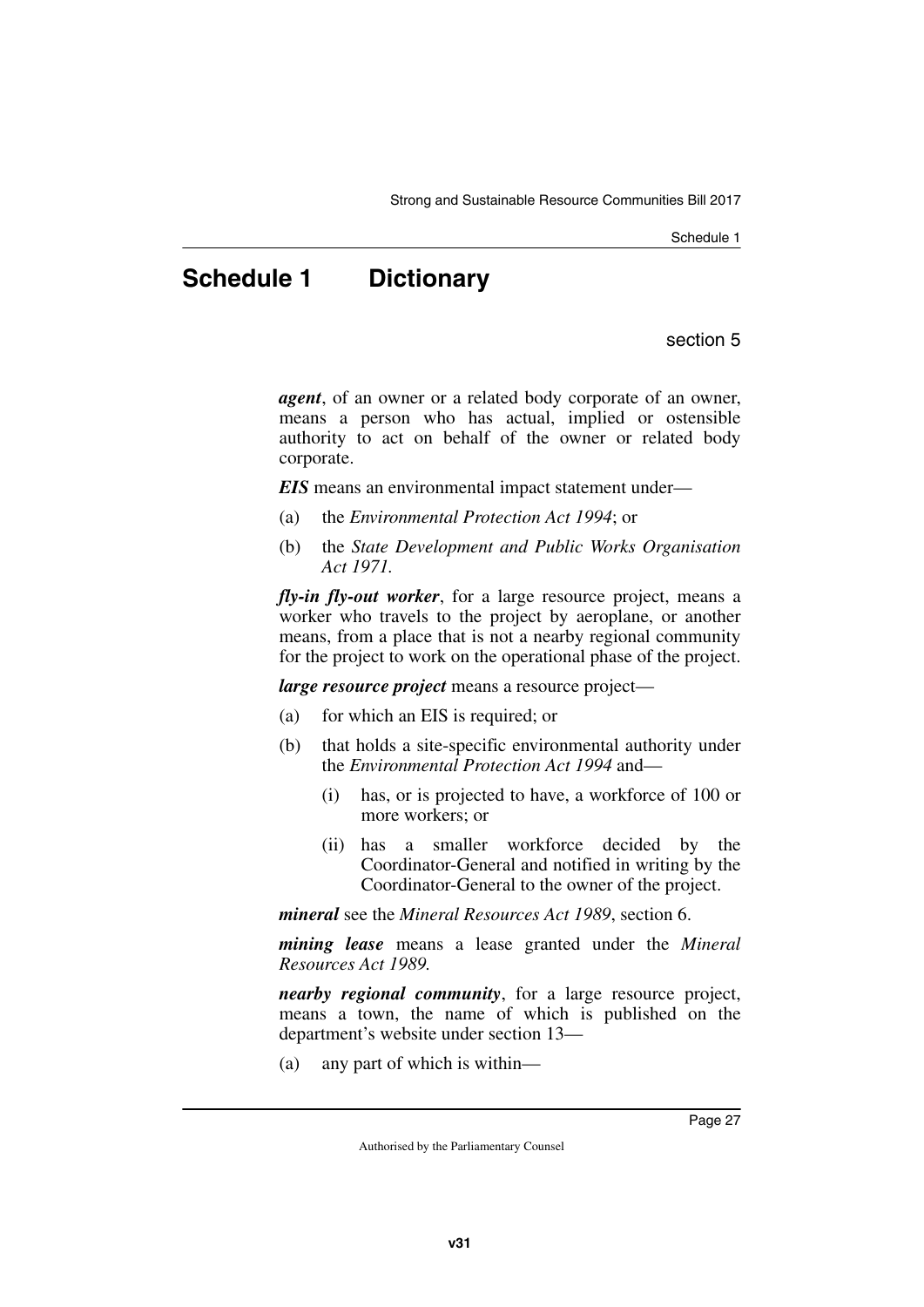- (i) a 125km radius of the main access to the project; or
- (ii) a greater or lesser radius decided by the Coordinator-General and notified in writing by the Coordinator-General to the owner of the project; and
- (b) that has a population of more than—
	- (i) 200 people; or
	- (ii) a smaller population decided by the Coordinator-General and notified in writing by the Coordinator-General to the owner of the project.

*operational phase*, of a large resource project, means the period from the start to the end of production of coal, a mineral or petroleum for the project.

*owner*, of a large resource project, means the person who holds the mining lease or petroleum lease for the project.

*petroleum* see the *Petroleum and Gas (Production and Safety) Act 2004*, section 10.

*petroleum lease* means a lease granted under the *Petroleum Act 1923* or the *Petroleum and Gas (Production and Safety) Act 2004.*

*principal contractor*, of a large resource project, means the person that operates all or a significant part of the large resource project for the owner of the project.

*related body corporate* see the Corporations Act, section 50.

*resident*, of a nearby regional community, means a person whose principal place of residence is in the nearby regional community.

*resource project* has the meaning given in the *Environmental Protection Act 1994*, section 112.

*social impact*, of a large resource project, means the potential positive and negative impacts of the project on the social environment of communities affected by the project.